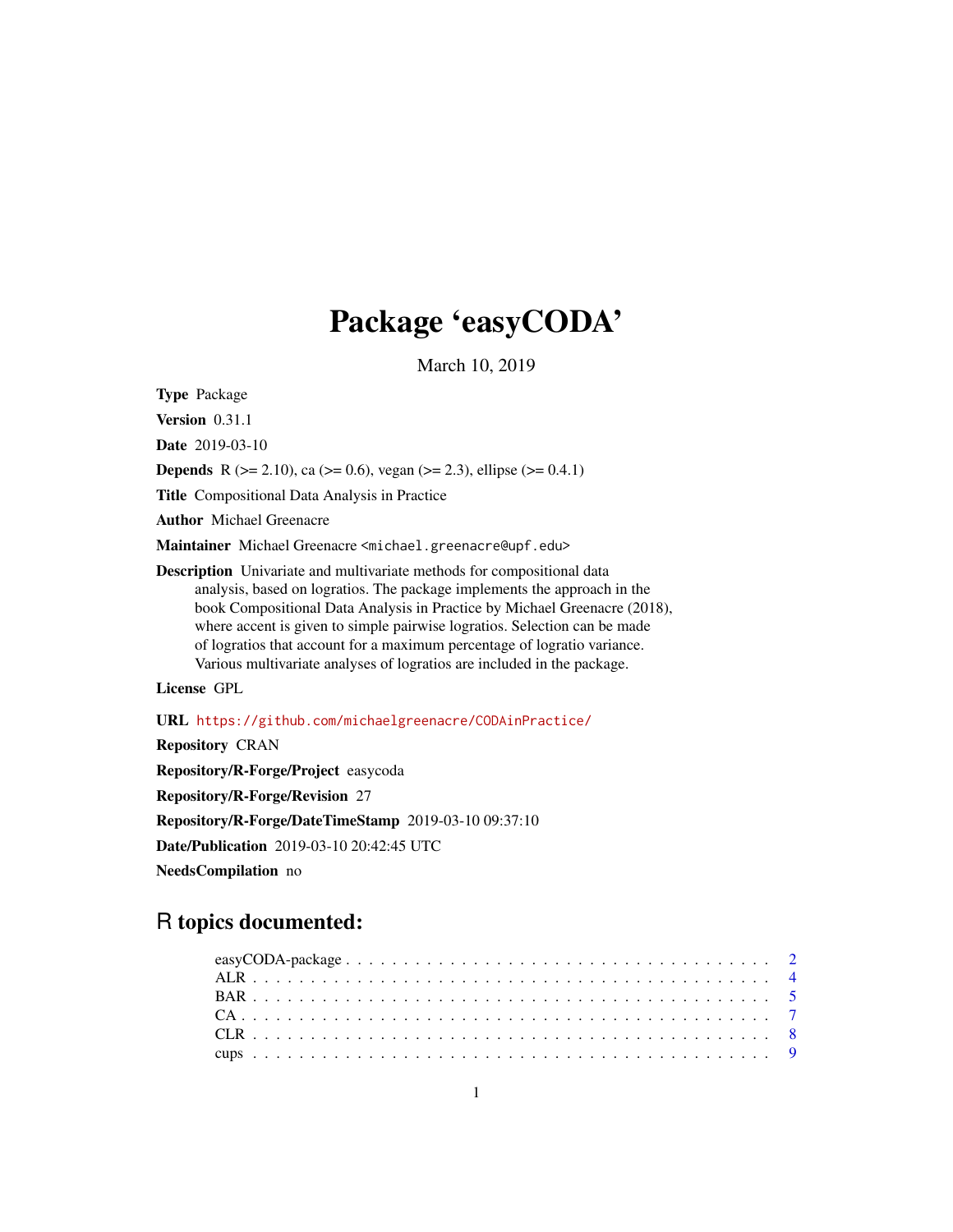<span id="page-1-0"></span>

| Index |              | 35  |
|-------|--------------|-----|
|       |              |     |
|       |              | -34 |
|       | <b>STEP</b>  | 32  |
|       | SLR.         | 30  |
|       |              | 28  |
|       | PL R         | 27  |
|       | PLOT RDA     | 26  |
|       | PLOT PCA     | 24  |
|       | PLOTLRA      | 23  |
|       | PLOT.CA      | 22. |
|       |              | 20  |
|       | LRA          | 17  |
|       |              |     |
|       | LR           | -15 |
|       | $invCI$ R    |     |
|       | invAI.R      | -13 |
|       | H.R          | 12  |
|       |              |     |
|       | <b>DUMMY</b> | -11 |
|       | <b>DOT</b>   | -10 |

easyCODA-package *Compositional Data Analysis in Practice*

# Description

Univariate and multivariate methods for compositional data analysis, based on logratios. The package implements the approach in the book Compositional Data Analysis in Practice by Michael Greenacre (2018), where accent is given to simple pairwise logratios. Selection can be made of logratios that account for a maximum percentage of logratio variance. Various multivariate analyses of logratios are included in the package.

# Details

The DESCRIPTION file:

| easyCODA                                                                                                                                  |
|-------------------------------------------------------------------------------------------------------------------------------------------|
| Package                                                                                                                                   |
|                                                                                                                                           |
| 2019-03-10                                                                                                                                |
| ca ( $> = 0.6$ ), vegan ( $>= 2.3$ ), ellipse ( $>= 0.4.1$ )                                                                              |
|                                                                                                                                           |
| Michael Greenacre                                                                                                                         |
| Michael Greenacre <michael.greenacre@upf.edu></michael.greenacre@upf.edu>                                                                 |
|                                                                                                                                           |
| GPL                                                                                                                                       |
| <b>Compositional Data Analysis in Practice</b><br>Univariate and multivariate methods for compositional data analysis, based on logration |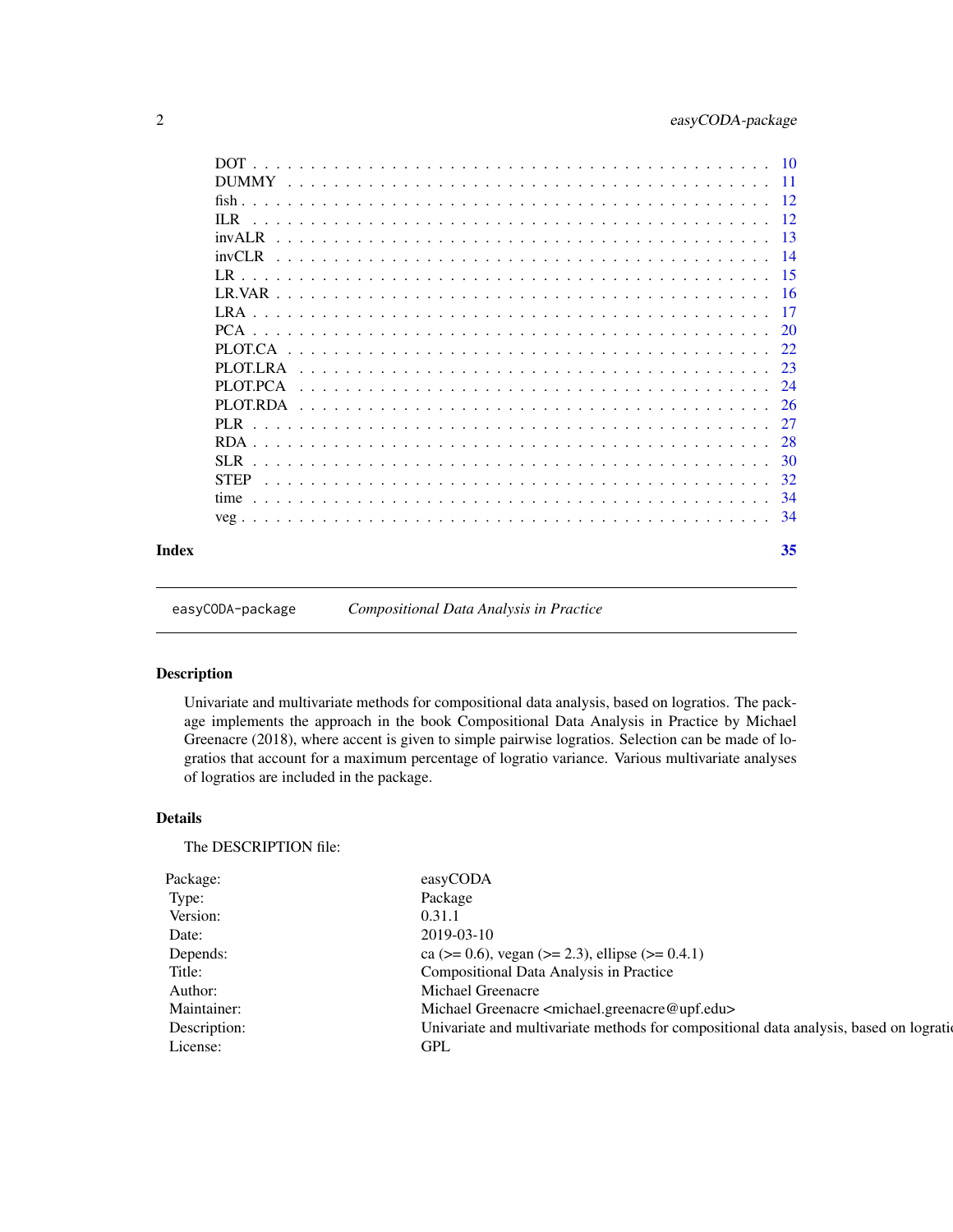# easyCODA-package 3

| URL:                              | https://github.com/michaelgreenacre/CODAinPractice/ |
|-----------------------------------|-----------------------------------------------------|
| Repository:                       | R-Forge                                             |
| Repository/R-Forge/Project:       | easycoda                                            |
| Repository/R-Forge/Revision:      | 27                                                  |
| Repository/R-Forge/DateTimeStamp: | 2019-03-10 09:37:10                                 |
| Date/Publication:                 | 2019-03-10 09:37:10                                 |

Index of help topics:

| <b>ALR</b>       | Additive logratios                                    |
|------------------|-------------------------------------------------------|
| <b>BAR</b>       | Compositional bar plot                                |
| CA               | Correspondence analysis                               |
| <b>CLR</b>       | Centred logratios                                     |
| <b>DOT</b>       | Dot plot                                              |
| <b>DUMMY</b>     | Dummy variable (indicator) coding                     |
| <b>ILR</b>       | Isometric logratio                                    |
| LR.              | All pairwise logratios                                |
| LR.VAR           | Total logratio variance                               |
| <b>LRA</b>       | Logratio analysis                                     |
| <b>PCA</b>       | Principal component analysis                          |
| PLOT.CA          | Plot the results of a correspondence analysis         |
| PLOT.LRA         | Plot the results of a logratio analysis               |
| PLOT. PCA        | Plot the results of a principal component<br>analysis |
| PLOT.RDA         | Plot the results of a redundancy analysis             |
| <b>PLR</b>       | Pivot logratios                                       |
| <b>RDA</b>       | Redundancy analysis                                   |
| <b>SLR</b>       | Amalgamation (summed) logratio                        |
| <b>STEP</b>      | Stepwise selection of logratios                       |
| cups             | Dataset: RomanCups                                    |
| easyCODA-package | Compositional Data Analysis in Practice               |
| fish             | Dataset: FishMorphology                               |
| invALR           | Inverse of additive logratios                         |
| invCLR           | Inverse of centred logratios                          |
| time             | Dataset: TimeBudget                                   |
| veg              | Dataset: Vegetables                                   |

# Author(s)

Michael Greenacre

Maintainer: Michael Greenacre <michael.greenacre@upf.edu>

# References

Greenacre, Michael (2018) Compositional Data Analysis in Practice. Chapman & Hall / CRC Press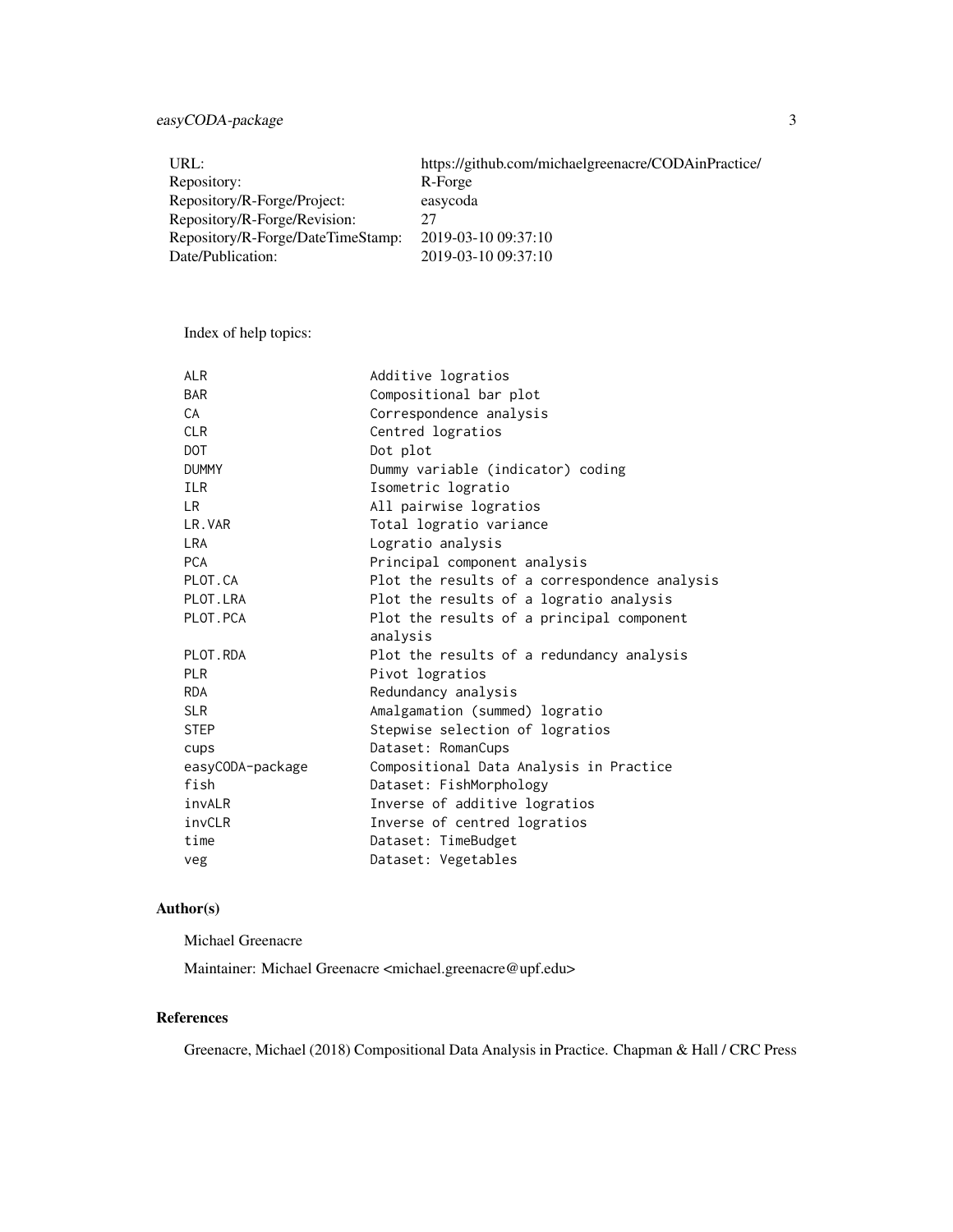<span id="page-3-0"></span>

# See Also

#### [ca](#page-0-0)

#### Examples

```
# Roman cups glass compositions
data(cups)
# unweighted logratio analysis
cups.uLRA <- LRA(cups, weight=FALSE)
PLOT.LRA(cups.uLRA)
# weighted logratio analysis
cups.wLRA <- LRA(cups)
PLOT.LRA(cups.wLRA)
# author data set from the ca package
data(author)
which(author == 0, arr.ind = TRUE)
# row 5 (Farewell to Arms) and col 17 (Q) has a zero
# replace it with 0.5 for the logratio analysis
author[5, 17] <- 0.5
# LRA (weighted by default)
# Here the ca plot function plot.ca is used
plot(LRA(author))
```
<span id="page-3-1"></span>ALR *Additive logratios*

#### Description

Computation of additive logratios (ALRs) with respect to a specified part.

# Usage

```
ALR(data, denom=ncol(data), weight=TRUE, stats=FALSE)
```
# Arguments

| data   | A compositional data frame or matrix                                                                                                                                                     |
|--------|------------------------------------------------------------------------------------------------------------------------------------------------------------------------------------------|
| denom  | Number of part used in the denominator                                                                                                                                                   |
| weight | Logical indicating if varying weights are returned (default: TRUE). If FALSE, un-<br>weighted (equal) weights are returned. Alternatively a set of positive weights<br>can be specified. |
| stats  | Logical indicating if means, variances and total variance of the ALRs are re-<br>turned (default:FALSE)                                                                                  |

# Details

The function ALR computes a set of additive logratios (ALRs) with respect to a specified part (by default, the last part).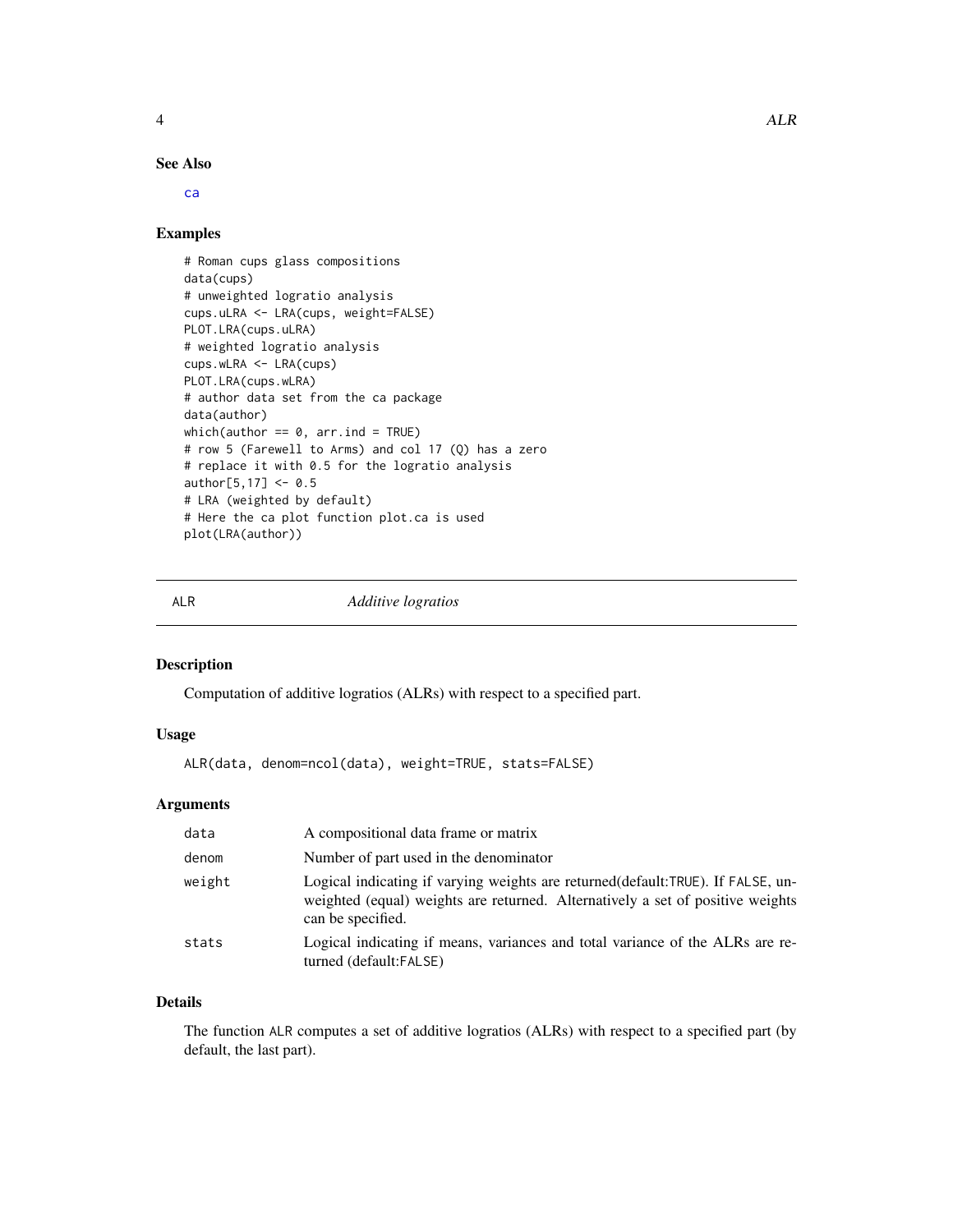<span id="page-4-0"></span>

| LR.        | The additive logratios (ALRs)                                    |
|------------|------------------------------------------------------------------|
| LR.wt      | The weights assigned to the ALRs                                 |
| denom      | The index of the denominator used in the computation of the ALRs |
| part.names | The part names in the data, <i>i.e.</i> column names             |
| part.wt    | The part weights                                                 |
| means      | The means of the ALRs (only returned if stats $=$ TRUE)          |
| vars       | The variances of the ALRs (only returned if stats $=$ TRUE)      |
| totvar     | The total variance of the ALRs (only returned if stats $=$ TRUE) |

# Author(s)

Michael Greenacre

# References

Aitchison, J. (1986), The Statistical Analysis of Compositional Data, Chapman & Hall. Greenacre, M. (2018), Compositional Data Analysis in Practice, Chapman & Hall / CRC Press.

# See Also

[invALR](#page-12-1), [LR](#page-14-1), [CLR](#page-7-1), [invCLR](#page-13-1), [LR.VAR](#page-15-1)

# Examples

data(veg) ALR(veg, denom=2)

<span id="page-4-1"></span>BAR *Compositional bar plot*

# Description

Horizontal bar plot of compositional data

#### Usage

```
BAR(data, cols=rainbow(ncol(data)), col.names=colnames(data),
    row.names=rownames(data), order.column=NA, eps=0.5, main="", ylab="",
    ylim=c(0,nrow(data)), xlim=c(0,100), cex=1, truncate=NA)
```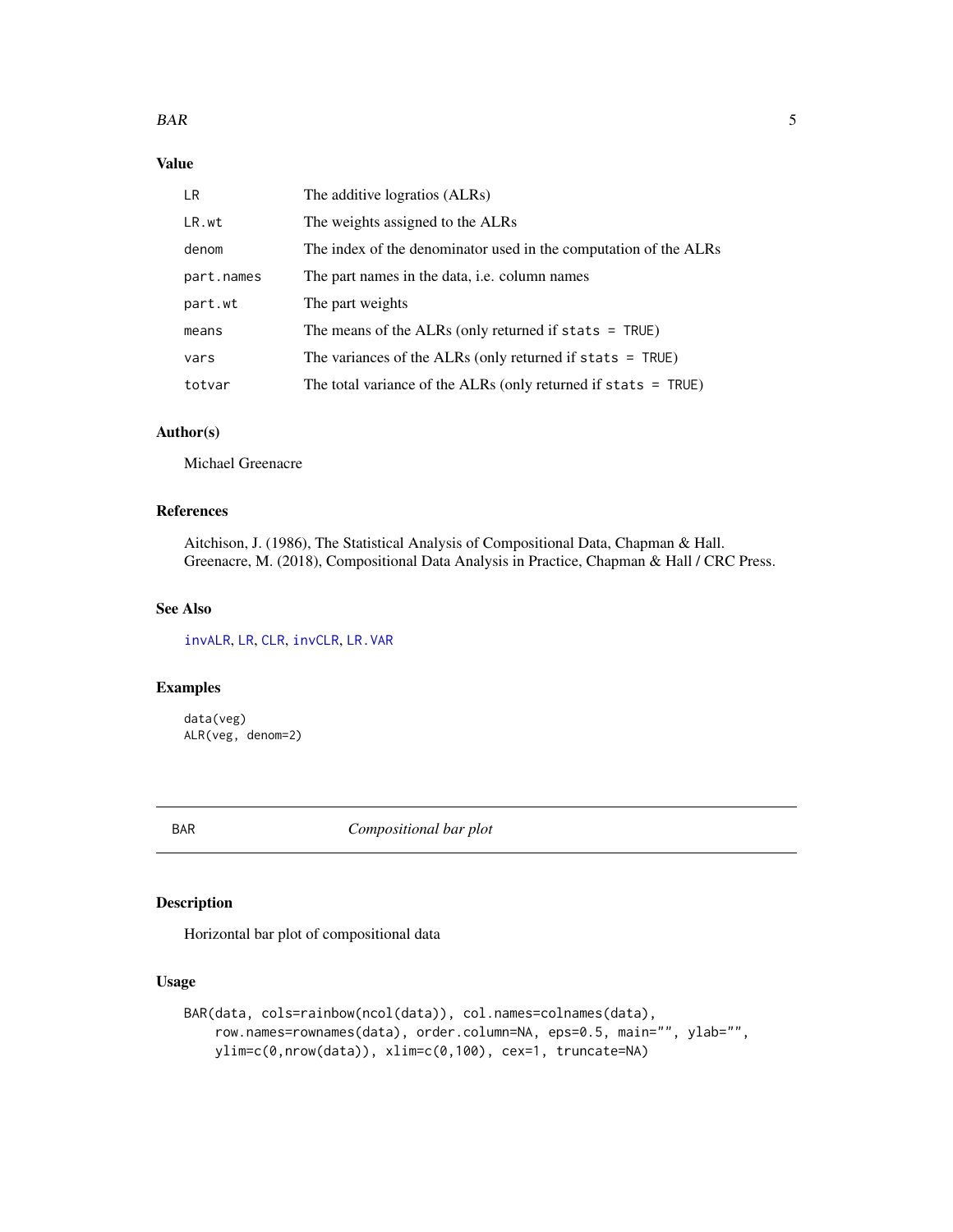# <span id="page-5-0"></span>Arguments

| data         | Compositional data matrix or data frame with compositions in rows, parts in<br>columns     |
|--------------|--------------------------------------------------------------------------------------------|
| cols         | Colours of points for each part, default rainbow                                           |
| col.names    | Part names, if modified                                                                    |
| row.names    | Sample names, if modified                                                                  |
| order.column | By default parts are taken in order of columns, but can be re-ordered using this<br>option |
| eps          | Small space between bars, can be modified                                                  |
| main         | Heading                                                                                    |
| ylab         | Vertical axis label                                                                        |
| ylim         | Vertical axis limits (default is the number of rows in data)                               |
| xlim         | Horizontal axis limits (default $c(0,100)$ )                                               |
| cex          | Character size scaling factor for labels                                                   |
| truncate     | Truncate part (column) names to this number of characters for legend                       |

# Details

The function BAR makes a BAR plot for specified groups of points, which can be in columns of a matrix or data frame.

# Author(s)

Michael Greenacre

# References

Greenacre, M. (2016), Data reporting and visualization in ecology, Polar Biology: 39, 2189-2205.

# See Also

[DOT](#page-9-1)

# Examples

```
# Vegetables data set: order samples by carbohydrates
data(veg)
BAR(veg, order.column=2)
data(time)
# TimeBudget data set: put domestic work in first column and order by it
BAR(time[,c(2,1,3,4,5,6)], order.column=1, main="Time Budget")
```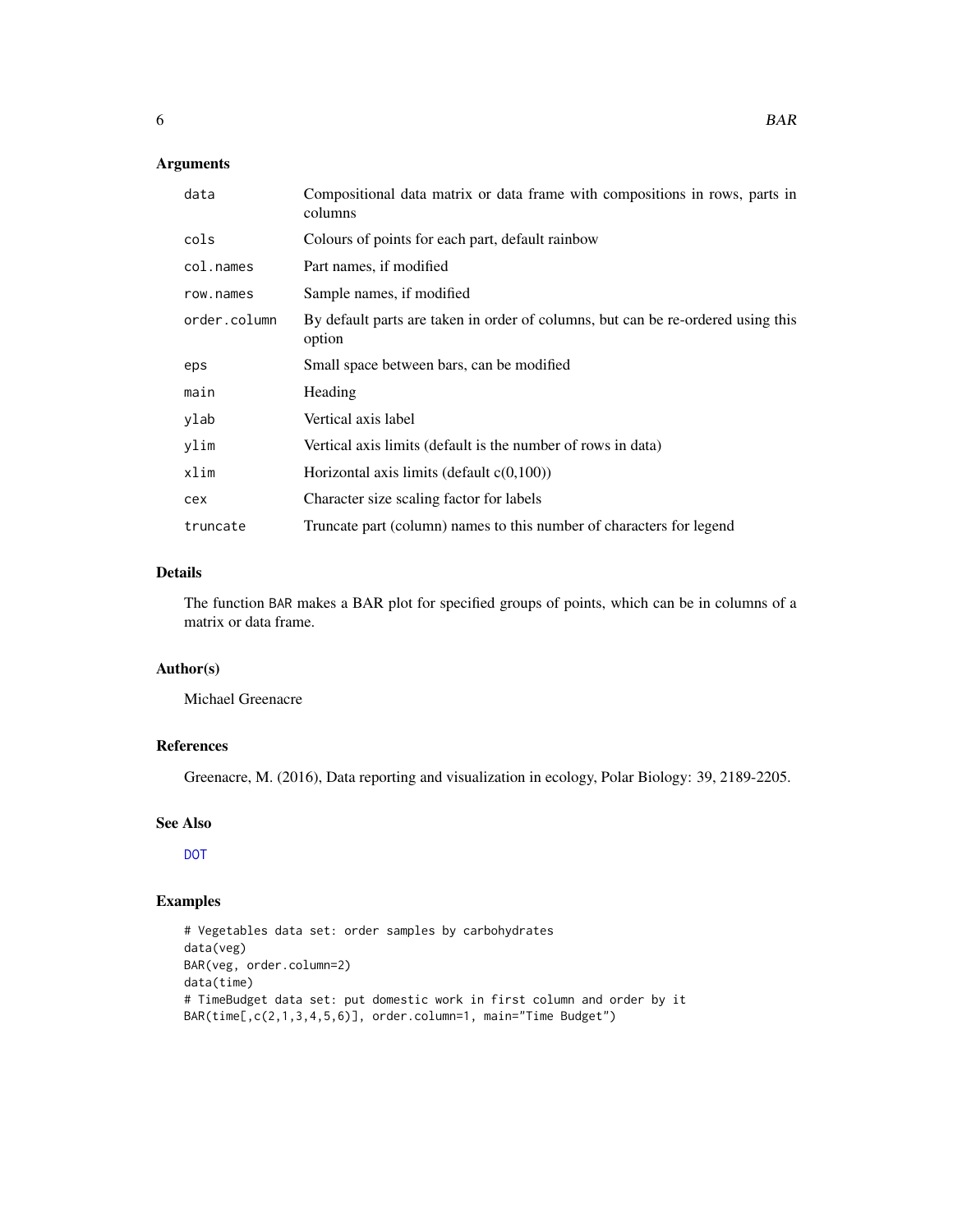<span id="page-6-1"></span><span id="page-6-0"></span>Computation of correspondence analysis on a table of nonnegative data.

#### Usage

 $CA(data, nd = 2, suprem = NA, supercol = NA)$ 

# Arguments

| data   | A data frame or matrix of nonnegative data (no negative values) |
|--------|-----------------------------------------------------------------|
| nd     | Number of dimensions for summary solution if not 2 (default)    |
| suprow | Indices of rows that are supplementary points                   |
| supcol | Indices of columns that are supplementary points                |

#### Details

The function CA is a simple wrapper for the ca function in the ca package (Nenadic and Greenacre, 2007), for compatibility within the easyCODA package.

Supplementary rows and columns can be declared (also known as passive points) – these do not contribute to the solution but are positioned on the solution axes.

The function borrows the structure and functions of the ca package, which is required, and produces a ca object, and the same print, summary and plot methods can be used, as for a ca object. It additionally exports the principal coordinates of both the rows and columns, not presently found in the ca package.

#### Value

| <b>SV</b>  | Singular values                          |
|------------|------------------------------------------|
| nd         | Number of dimensions in solution results |
| rownames   | Row names                                |
| rowmass    | Row weights                              |
| rowdist    | Row logratio distances to centroid       |
| rowinertia | Row inertias                             |
| rowcoord   | Row standard coordinates                 |
| rowpcoord  | Row principal coordinates                |
| rowsup     | Indices of row supplementary points      |
| colnames   | Column names                             |
| colmass    | Column weights                           |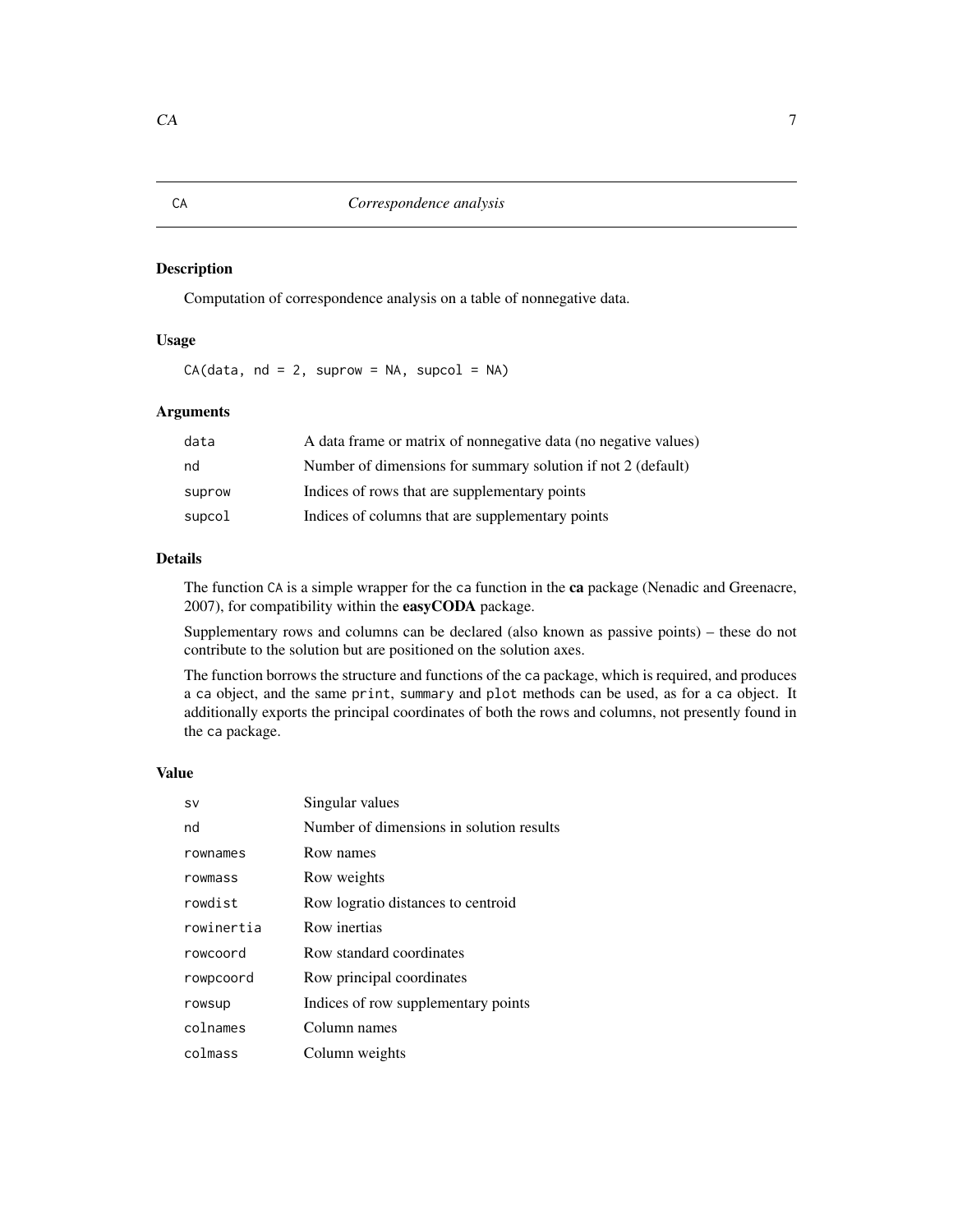<span id="page-7-0"></span>

| coldist    | Column logratio distances to centroid |
|------------|---------------------------------------|
| colinertia | Column inertias                       |
| colcoord   | Column standard coordinates           |
| colpcoord  | Column principal coordinates          |
| N          | The compositional data table          |

# Author(s)

Michael Greenacre

# References

Nenadic, O. and Greenacre, M. (2007). Correspondence analysis in R, with two- and three-dimensional graphics: The ca package. *Journal of Statistical Software*, 20 (3), [http://www.jstatsoft.org/](http://www.jstatsoft.org/v20/i03/) [v20/i03/](http://www.jstatsoft.org/v20/i03/)

# See Also

[PLOT.CA](#page-21-1), [plot.ca](#page-0-0), [summary.ca](#page-0-0), [print.ca](#page-0-0)

### Examples

```
# (weighted) LRA of the RomanCups data set, showing default symmetric map
data(cups)
PLOT.CA(CA(cups))
```
data(author) ca(author) plot(CA(author)) # ca plot function PLOT.CA(CA(author)) # easyCODA plot function

<span id="page-7-1"></span>CLR *Centred logratios*

# Description

Computation of centred logratios (CLRs).

#### Usage

CLR(data, weight=TRUE)

| data   | A compositional data frame or matrix                                                                                                                                                     |
|--------|------------------------------------------------------------------------------------------------------------------------------------------------------------------------------------------|
| weight | Logical indicating if varying weights are returned (default: TRUE). If FALSE, un-<br>weighted (equal) weights are returned. Alternatively a set of positive weights<br>can be specified. |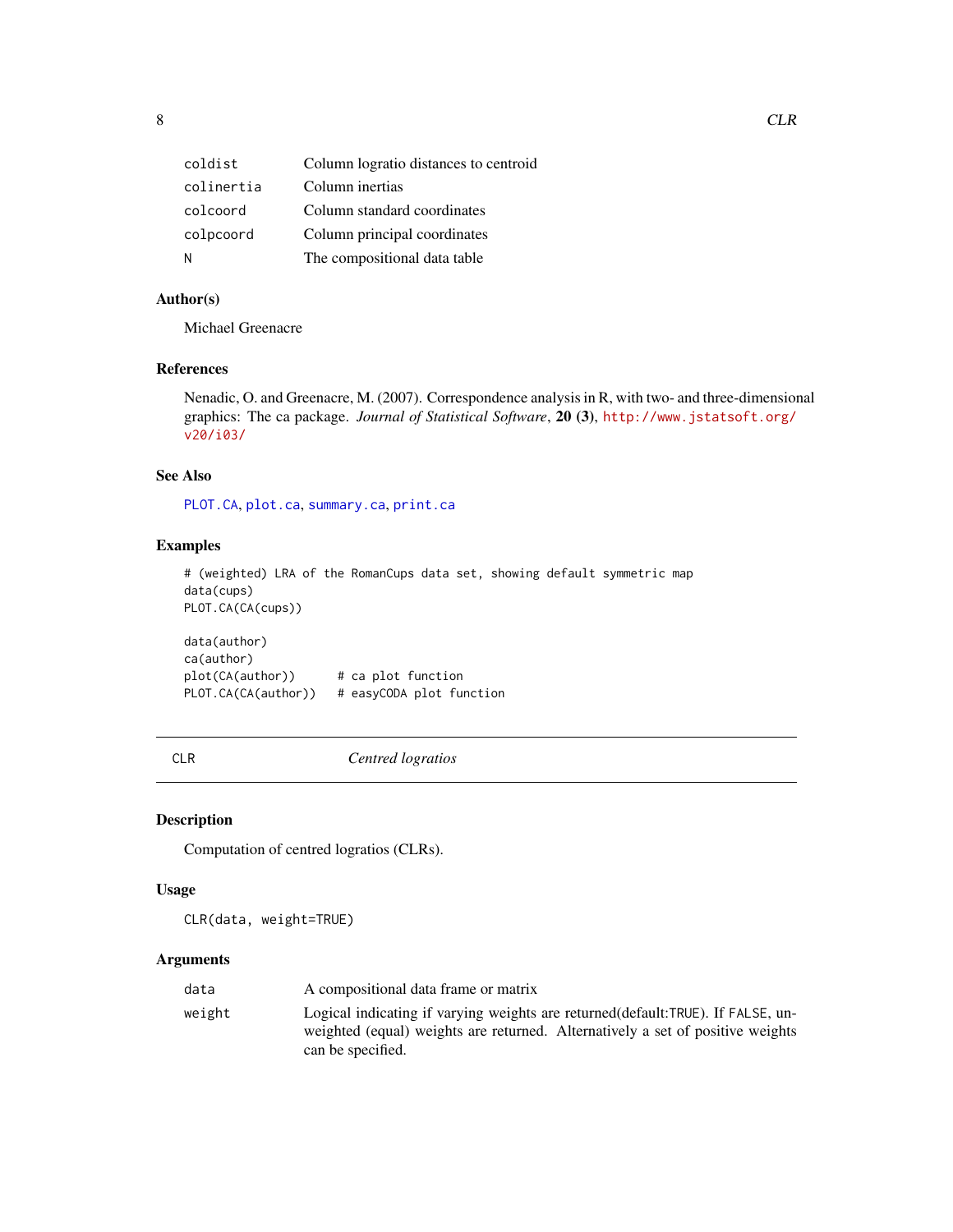#### <span id="page-8-0"></span>cups **9**

# Details

The function CLR computes the set of centred logratios (CLRs).

#### Value

| <b>LR</b> | The centred logratios (CLRs)     |
|-----------|----------------------------------|
| LR.wt     | The weights assigned to the CLRs |

# Author(s)

Michael Greenacre

# References

Aitchison, J. (1986), The Statistical Analysis of Compositional Data, Chapman & Hall. Greenacre, M. (2018), Compositional Data Analysis in Practice, Chapman & Hall / CRC Press.

# See Also

[invCLR](#page-13-1), [ALR](#page-3-1), [invALR](#page-12-1), [LR](#page-14-1), [LR.VAR](#page-15-1)

#### Examples

data(veg) CLR(veg)

cups *Dataset: RomanCups*

#### Description

This data set consists of the compositions of 11 oxides in 47 Roman cups found at an archaeological site in eastern England. Compositions are expressed as percentages.

#### Usage

data(cups)

#### Format

Data frame containing the 47 x 11 matrix.

# Source

Baxter MJ, Beardah CC, Cool HEM and Jackson CM (2005) Compositional data analysis of some alkaline glasses. Mathematical Geology 37: 183-196.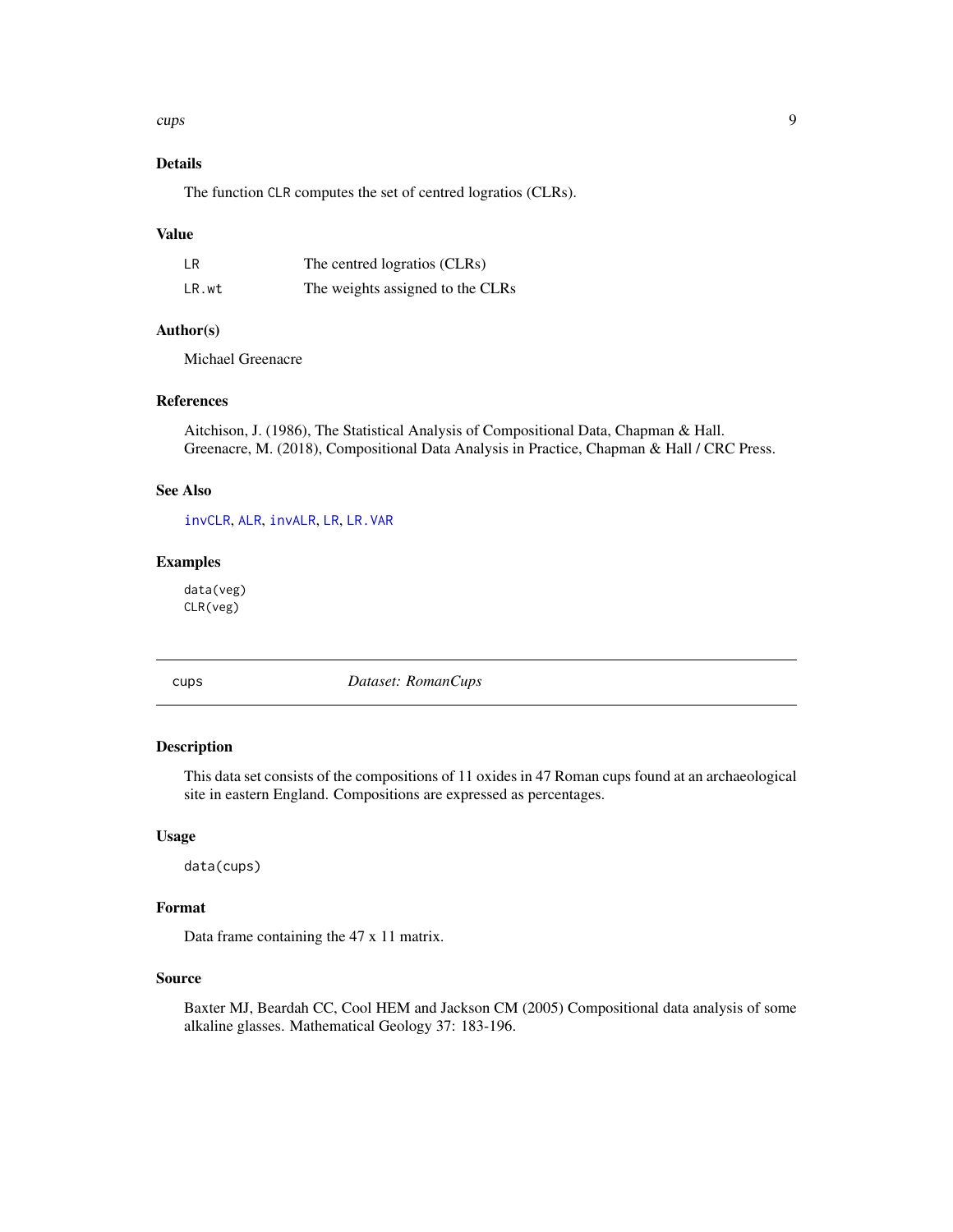<span id="page-9-1"></span><span id="page-9-0"></span>DOT *Dot plot*

# Description

Simple dot plot of original data

#### Usage

```
DOT(data, cols=NA, names=NA, groups=NA, pch=NA, horizon=FALSE, jitter=1,
     xscale=NA, xscalefac=1, yaxis=TRUE, shownames=TRUE, main="", ylab="",
     xlim=c(NA,NA), ylim=c(NA, NA), cex=1)
```
# Arguments

| data      | Matrix or data frame with data groups in columns; alternatively, a single vector<br>but then groups (if any) have to specified with the groups option |
|-----------|-------------------------------------------------------------------------------------------------------------------------------------------------------|
| cols      | Colours of points for each sample, default rainbow                                                                                                    |
| names     | Labels for variables, by default the column names of data, or group names                                                                             |
| groups    | Group codes to split the data vector into separate plots                                                                                              |
| pch       | Point character                                                                                                                                       |
| horizon   | TRUE if horizontal gray dashed lines required at "nice" y-values (default FALSE,<br>not implemented yet)                                              |
| jitter    | 1 by default, increase or decrease slightly for more jitter                                                                                           |
| xscale    | User-supplied positions of points on horizontal axis                                                                                                  |
| xscalefac | 1 by default, rescale the positions on horizontal axis                                                                                                |
| yaxis     | TRUE by default, FALSE to suppress and optionally add afterwards                                                                                      |
| shownames | TRUE by default; FALSE to not show group names and add them externally                                                                                |
| main      | Heading                                                                                                                                               |
| ylab      | Vertical axis label                                                                                                                                   |
| xlim      | Horizontal axis limits                                                                                                                                |
| ylim      | Vertical axis limits                                                                                                                                  |
| cex       | Character size adjustment for labels                                                                                                                  |

# Details

The function DOT makes a dot plot for specified groups of points, which can be in columns of a matrix or data frame, or in a single vector with group codes specified separately.

# Author(s)

Michael Greenacre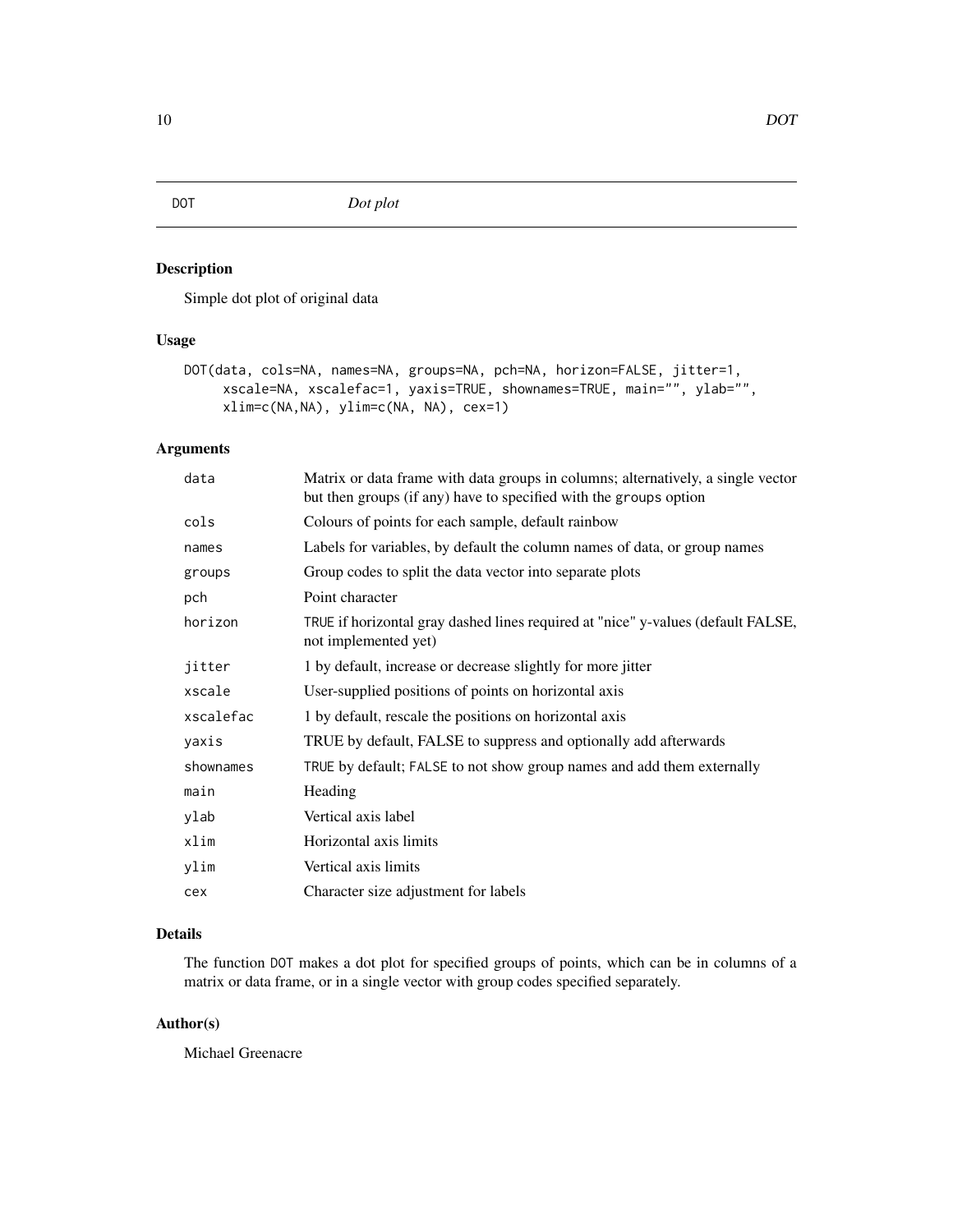#### <span id="page-10-0"></span> $DUMMY$  11

#### References

Greenacre, M. (2016), Data reporting and visualization in ecology, Polar Biology, 39:2189-2205.

#### See Also

[BAR](#page-4-1)

# Examples

```
# Dot plot of columns of Vegetables data set
data(veg)
DOT(veg)
# Dot plot of domestic work column of TimeBudget data set, split by sex
data(time)
DOT(time[,2], groups=substr(rownames(time),3,3), cols=c("blue","red"), ylim=c(0,20),
    jitter=2, main="Percentage of Domestic Work")
```
DUMMY *Dummy variable (indicator) coding*

#### Description

Convert categorical variable to dummy (0/1) coding

#### Usage

DUMMY(x, catnames=NA)

#### Arguments

| X        | Variable (vector) of categorical data to be coded |
|----------|---------------------------------------------------|
| catnames | Category names                                    |

#### Details

The function DUMMY takes a categorical variable and converts it to a set of dummy variables (zeros and ones), where the ones indicate the corresponding category. There are as many columns in the result as there are unique categories in the input vector.

#### Author(s)

Michael Greenacre

#### Examples

```
# Indicator (dummy) coding of sex in FishMorphology data set
data(fish)
sex <- fish[,1]
sex.Z <- DUMMY(sex, catnames=c("F","M"))
```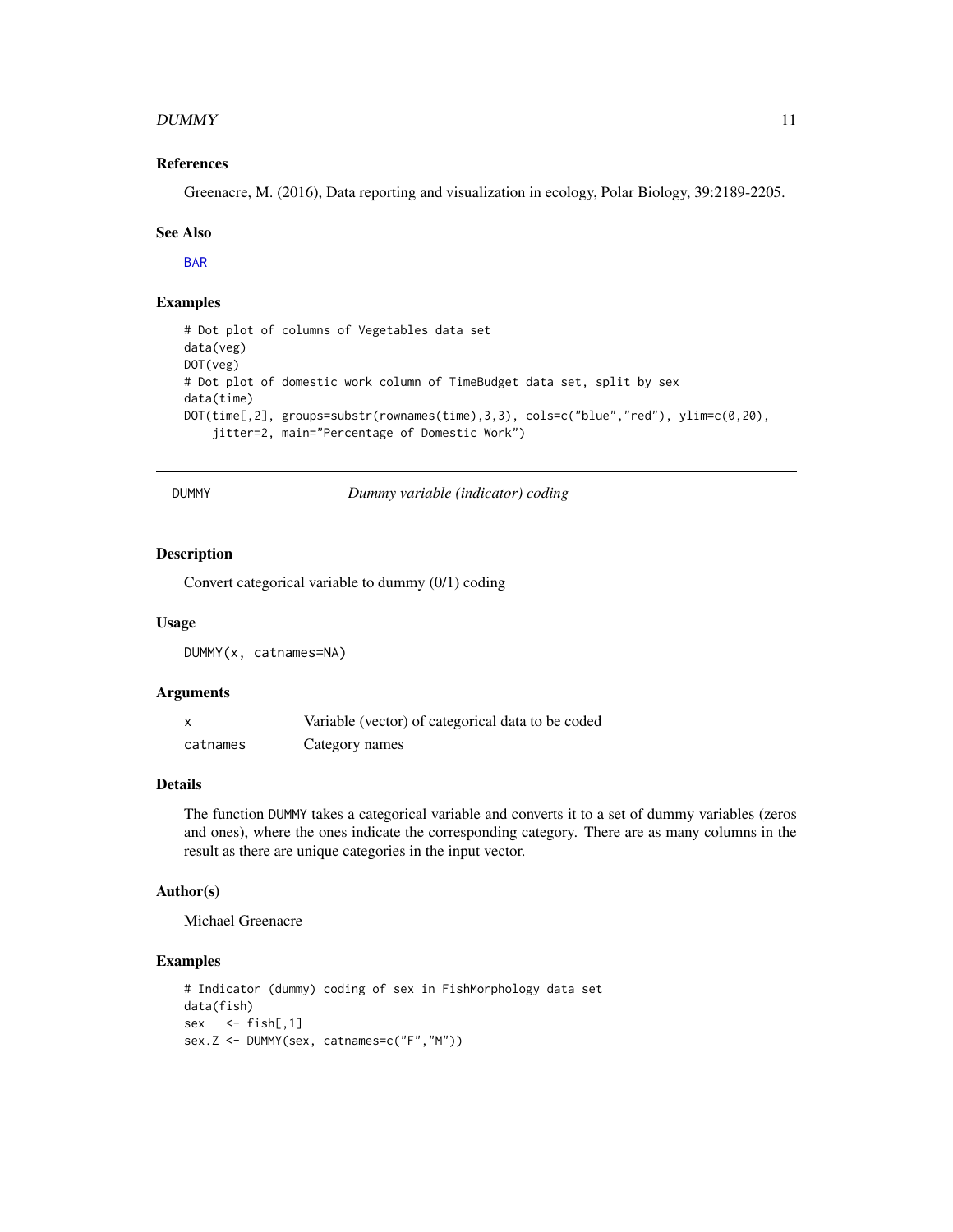<span id="page-11-0"></span>

This data set consists of the sex, habitat, mass and then 26 morphometric measurements on 75 fish (Arctic charr)

# Usage

data(fish)

# Format

Data frame containing the 75 x 29 matrix. Column 1 contains sex (1=female, 2=male). Column 2 contains habitat (1=litoral, 2=pelagic). Column 3 contains the mass in grams. Columns 4 to 29 contain the 26 morphometric measurements.

#### Source

Greenacre, M and Primicerio, R (2010) Multivariate Analysis of Ecological Data. BBVA Foundation, Bilbao. Free download at www.multivariatestatistics.org

<span id="page-11-1"></span>

ILR *Isometric logratio*

# Description

Computation of a single isometric logratio (ILR)

# Usage

```
ILR(data, numer=NA, denom=NA, weight=TRUE)
```

| data   | A compositional data frame or matrix                                                                                                                                                       |
|--------|--------------------------------------------------------------------------------------------------------------------------------------------------------------------------------------------|
| numer  | Vector of parts in the numerator                                                                                                                                                           |
| denom  | Vector of parts in the denominator                                                                                                                                                         |
| weight | Logical indicating if a varying weight is returned (default:TRUE). If FALSE, a<br>weight based on equally-weighted parts is returned. Alternatively a positive<br>weight can be specified. |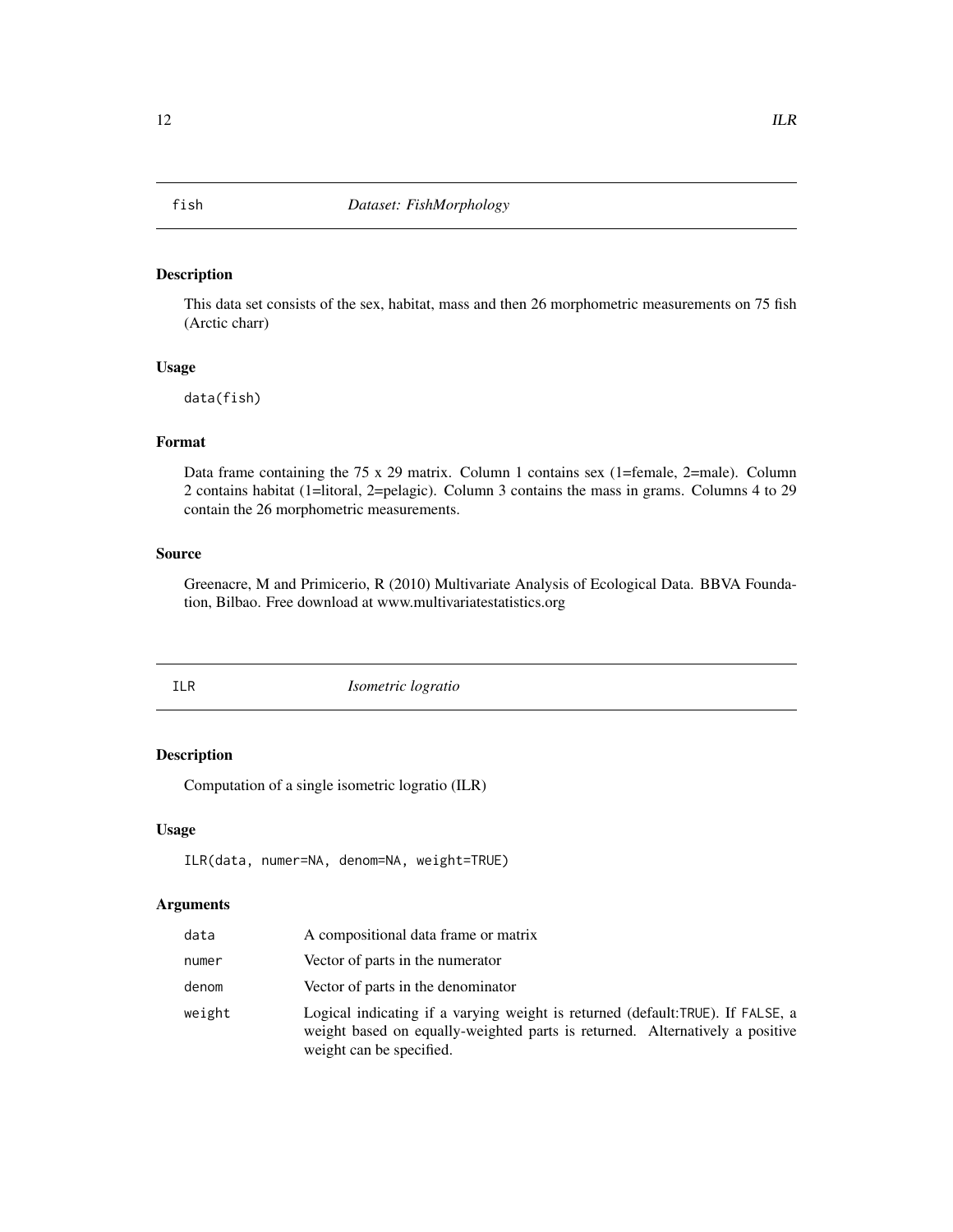#### <span id="page-12-0"></span> $invALR$  13

# Details

The function ILR computes a single isometric logratio based on the specified numerator and denominator parts that define the two geometric means in the ratio.

### Value

| LR    | The isometric logratio (ILR)   |
|-------|--------------------------------|
| LR.wt | The weight assigned to the ILR |

# Author(s)

Michael Greenacre

# References

Aitchison, J. (1986), The Statistical Analysis of Compositional Data, Chapman & Hall. Greenacre, M. (2018), Compositional Data Analysis in Practice, Chapman & Hall / CRC Press.

#### See Also

[SLR](#page-29-1), [ALR](#page-3-1), [PLR](#page-26-1), [LR](#page-14-1)

# Examples

data(veg) ILR(veg, numer=1, denom=2:3)

<span id="page-12-1"></span>invALR *Inverse of additive logratios*

# Description

Given additive logratios (ALRs) with respect to a specified part, compute the inverse (i.e. original parts)

#### Usage

```
invALR(ALRmatrix, part.names=paste("part",1:(ncol(ALRmatrix)+1),sep=""), denom=NA)
```

| ALRmatrix  | A matrix of additive logratios (ALRs) with respect to a specified part)                  |
|------------|------------------------------------------------------------------------------------------|
| part.names | Part names in the reconstructed compositional data matrix                                |
| denom      | The index of the denominator used in the computation of the ALRs (default: last<br>part) |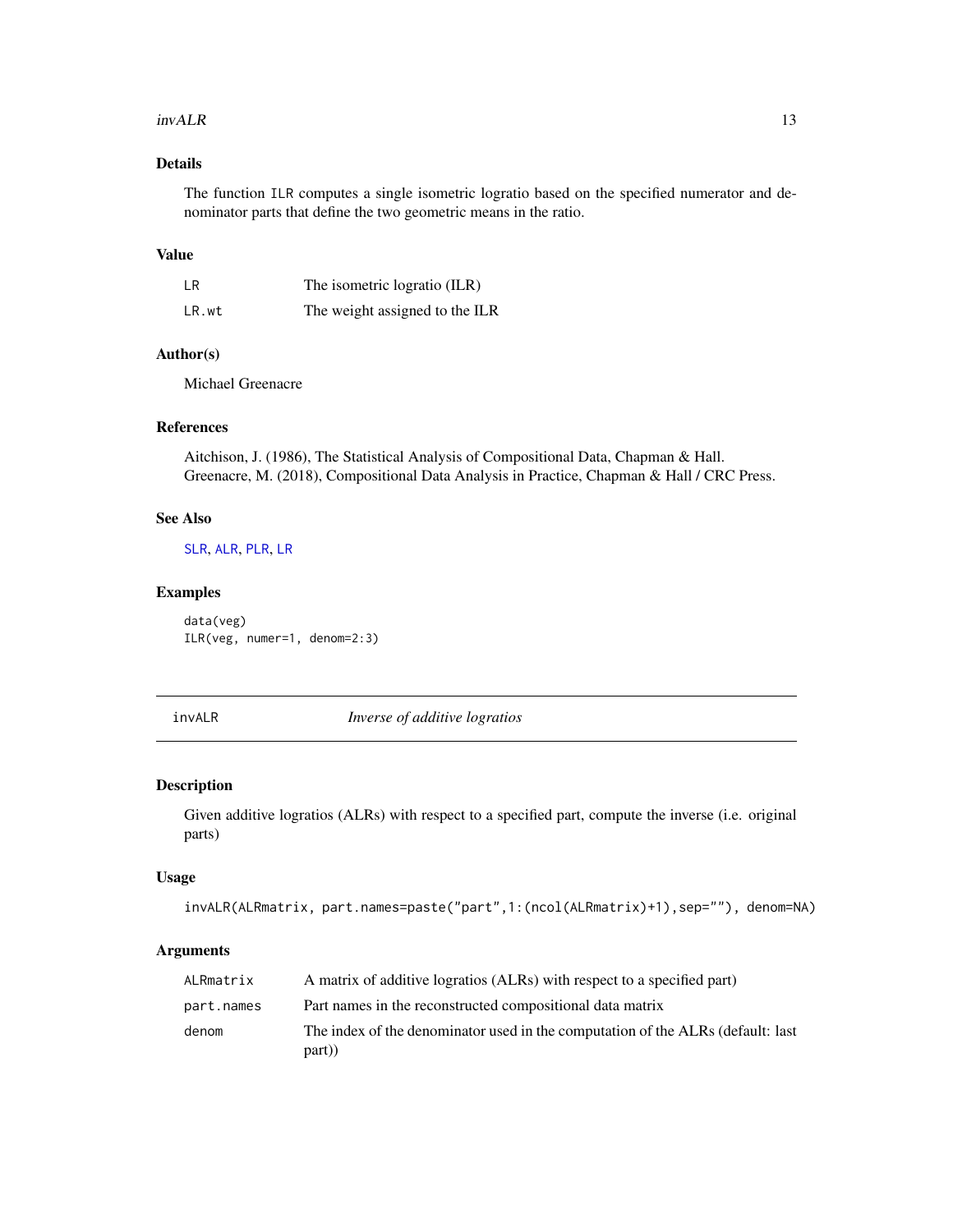# Details

The function invALR computes the original parts, given the additive logratios (ALRs)

#### Value

parts The reconstructed parts (they add up to 1)

# Author(s)

Michael Greenacre

# References

Aitchison, J. (1986), The Statistical Analysis of Compositional Data, Chapman & Hall. Greenacre, M. (2018), Compositional Data Analysis in Practice, Chapman & Hall / CRC Press.

#### See Also

[ALR](#page-3-1), [LR](#page-14-1), [CLR](#page-7-1), [invCLR](#page-13-1), [LR.VAR](#page-15-1)

#### Examples

```
data(veg)
# compute additive logratios with respect to second part
veg.ALR <- ALR(veg, denom=2)$LR
# recover original parts (to get same order, specify the denominator used originally)
invALR(veg.ALR, denom=2)
```
<span id="page-13-1"></span>

invCLR *Inverse of centred logratios*

#### Description

Given centred logratios (CLRs), compute the inverse (i.e. recover the original parts)

#### Usage

```
invCLR(CLRmatrix, part.names=colnames(CLRmatrix))
```
#### Arguments

| CLRmatrix  | A matrix of centred logratios                             |
|------------|-----------------------------------------------------------|
| part.names | Part names in the reconstructed compositional data matrix |

# Details

The function invCLR computes the original parts, given the centred logratios (CLRs)

<span id="page-13-0"></span>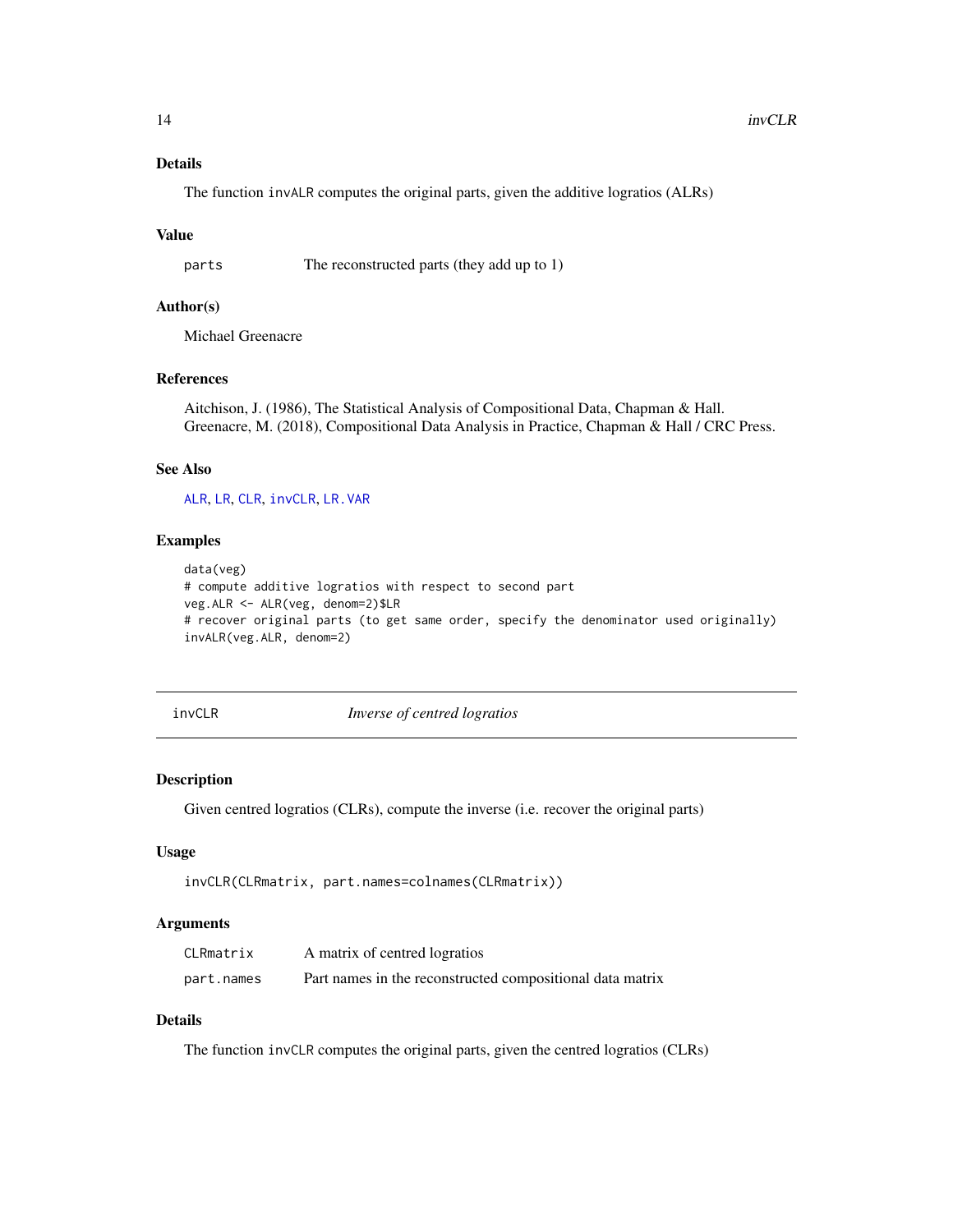<span id="page-14-0"></span>parts The reconstructed parts (they add up to 1)

# Author(s)

Michael Greenacre

# References

Aitchison, J. (1986), The Statistical Analysis of Compositional Data, Chapman & Hall. Greenacre, M. (2018), Compositional Data Analysis in Practice, Chapman & Hall / CRC Press.

# See Also

[CLR](#page-7-1), [ALR](#page-3-1), [invALR](#page-12-1), [LR.VAR](#page-15-1)

# Examples

```
data(veg)
# compute centred logratios
veg.CLR <- CLR(veg)$LR
# invert back to original parts (parts closed to sum to 1)
invALR(veg.CLR)
```
<span id="page-14-1"></span>

LR *All pairwise logratios*

# Description

Computation of all pairwise logratios.

# Usage

```
LR(data, ordering=1:ncol(data), weight=TRUE)
```
#### Arguments

| data     | A compositional data frame or matrix                                                                                                                                                    |
|----------|-----------------------------------------------------------------------------------------------------------------------------------------------------------------------------------------|
| ordering | A permutation of the columns (default: the original ordering)                                                                                                                           |
| weight   | Logical indicating if varying weights are returned (default:TRUE). If FALSE, un-<br>weighted (equal) weights are returned. Alternatively a set of positive weights<br>can be specified. |

# Details

The function LR computes the complete set of pairwise logratios, in the order [1,2], [1,3], [2,3], [1,4], [2,4], [3,4], etc.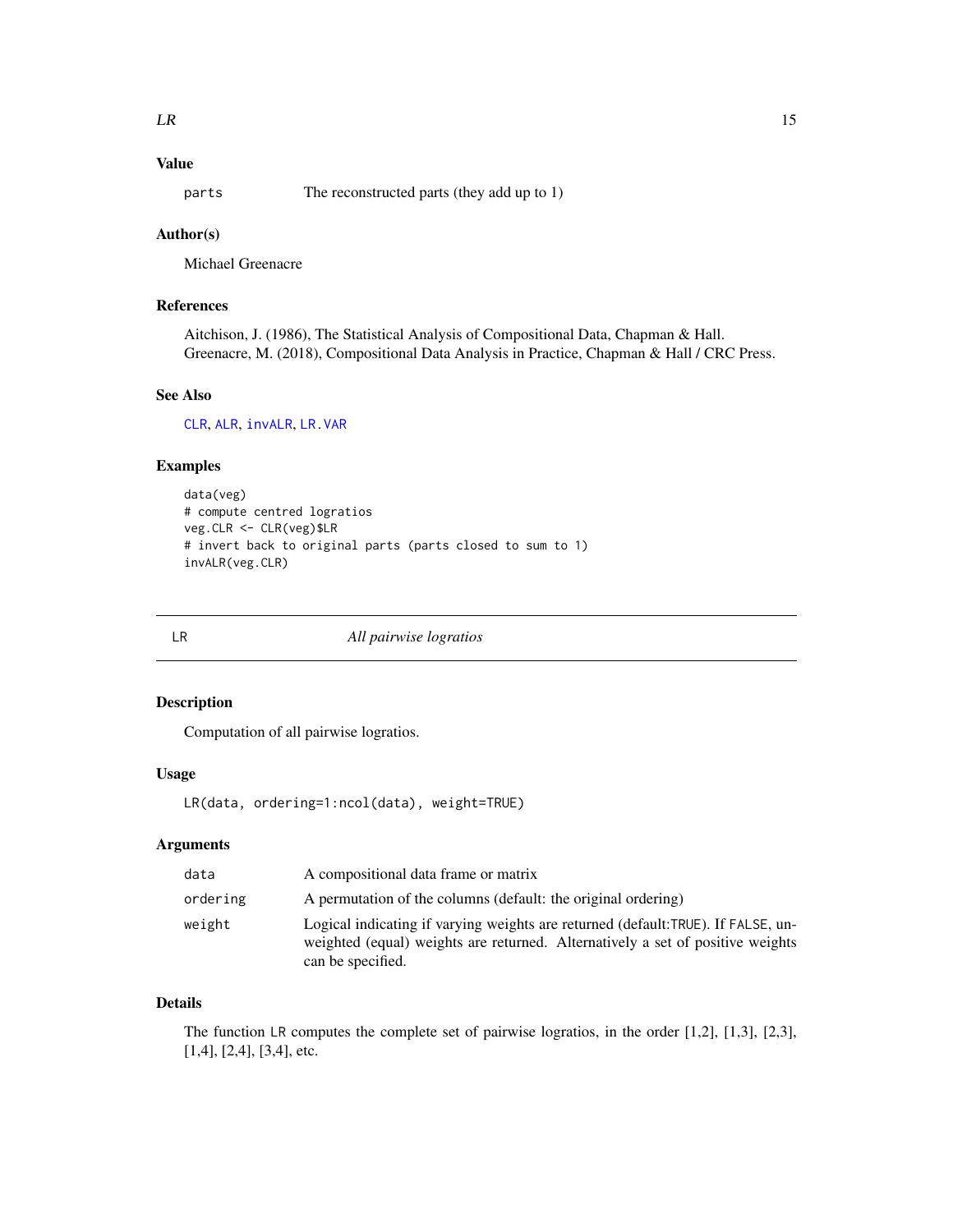<span id="page-15-0"></span>

| <b>LR</b> | The pairwise logratios as columns of a data matrix |
|-----------|----------------------------------------------------|
| LR.wt     | The weights assigned to the respective logratios   |

# Author(s)

Michael Greenacre

#### References

Aitchison, J. (1986), The Statistical Analysis of Compositional Data, Chapman & Hall. Greenacre, M. (2018), Compositional Data Analysis in Practice, Chapman & Hall / CRC Press.

# See Also

[ALR](#page-3-1), [invALR](#page-12-1), [CLR](#page-7-1), [invCLR](#page-13-1), [LR.VAR](#page-15-1)

# Examples

data(veg) LR(veg)

<span id="page-15-1"></span>LR.VAR *Total logratio variance*

# Description

Computation of total (weighted)logratio variance.

# Usage

LR.VAR(LRdata, row.wt = NA, weight=TRUE, vars=FALSE)

# Arguments

| LRdata | Matrix of logratios, either a vector or preferably the logratio object resulting<br>from one of the functions ALR, CLR, PLR or LR                                                        |
|--------|------------------------------------------------------------------------------------------------------------------------------------------------------------------------------------------|
| row.wt | Optional set of row weights (default: equal weights)                                                                                                                                     |
| weight | Logical indicating if varying weights are returned (default: TRUE). If FALSE, un-<br>weighted (equal) weights are returned. Alternatively a set of positive weights<br>can be specified. |
| vars   | If TRUE, output individual variances as well (default FALSE)                                                                                                                             |

# Details

The function LR.VAR computes the sum of the logratio variances provided as input, using the weights in the logratio data object.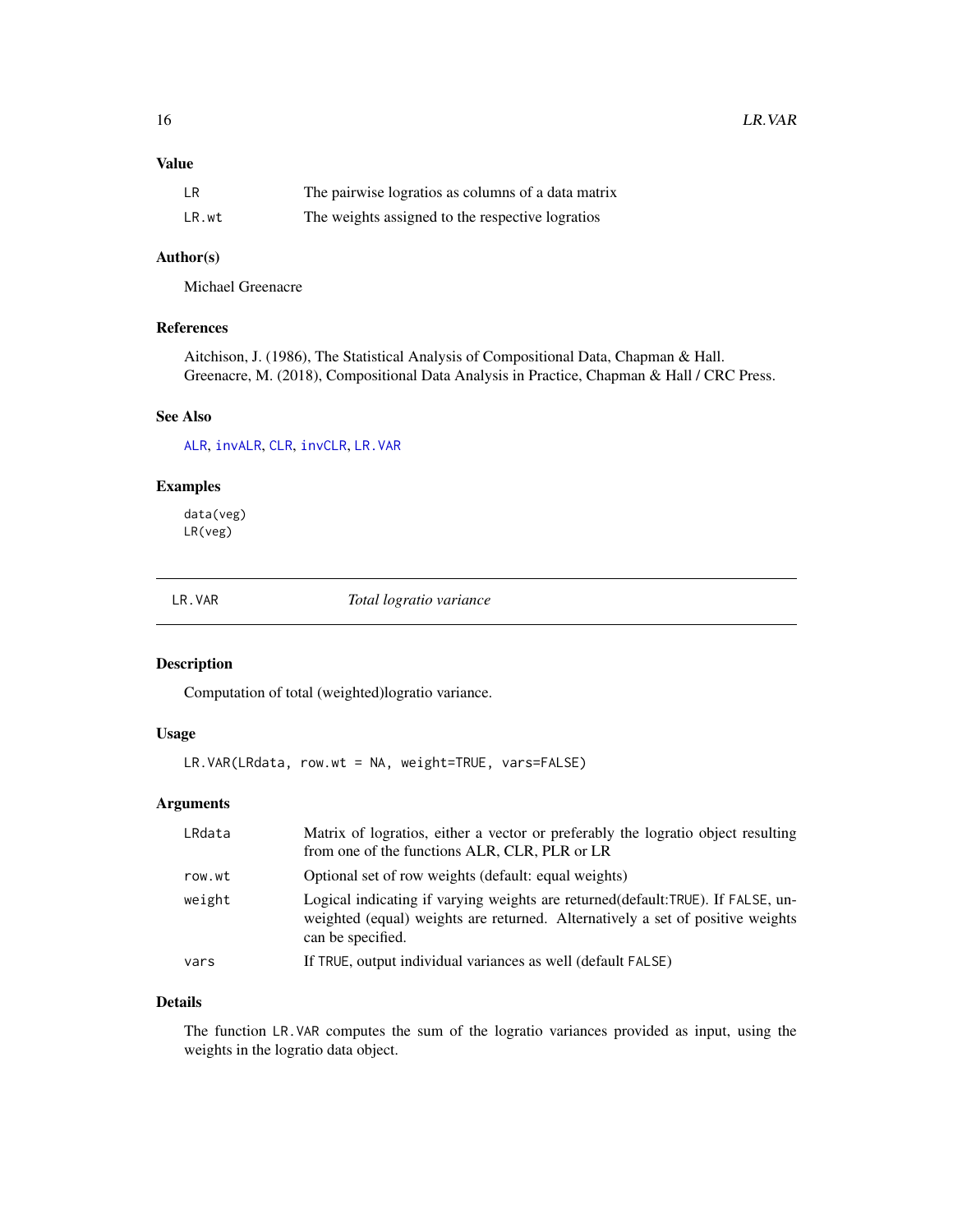<span id="page-16-0"></span>

| LRtotvar | The total logratio variance                                                     |
|----------|---------------------------------------------------------------------------------|
| LRvars   | (optional, if vars=TRUE, the individual logratio variances composing the total) |

# Author(s)

Michael Greenacre

#### References

Aitchison, J. (1986), The Statistical Analysis of Compositional Data, Chapman & Hall. Greenacre, M. (2018), Compositional Data Analysis in Practice, Chapman & Hall / CRC Press.

#### See Also

[LR](#page-14-1), [ALR](#page-3-1), [invALR](#page-12-1), [CLR](#page-7-1), [invCLR](#page-13-1)

# Examples

```
data(cups)
# These give identical total logratio variances (weighted, by default)
LR.VAR(CLR(cups))
LR.VAR(LR(cups))
# Summing over all sets of ALRs gives twice the variance
totvar <- 0
for(j in 1:ncol(cups)) totvar <- totvar + LR.VAR(ALR(cups, denom=j))
totvar/2
```
LRA *Logratio analysis*

#### Description

Computation of weighted or unweighted logratio analysis of a samples-by-parts compositional data table.

#### Usage

LRA(data, nd = 2, weight = TRUE, suprow = NA, row.wt = NA, amalg = NA, supamalg = FALSE)

| data   | A data frame or matrix of compositional data, with no zero values                                             |
|--------|---------------------------------------------------------------------------------------------------------------|
| nd     | Number of dimensions for summary solution if not 2 (default)                                                  |
| weight | TRUE (default) for part weighting, FALSE for unweighted analysis, or a vector<br>of user-defined part weights |
| suprow | Indices of rows that are supplementary points                                                                 |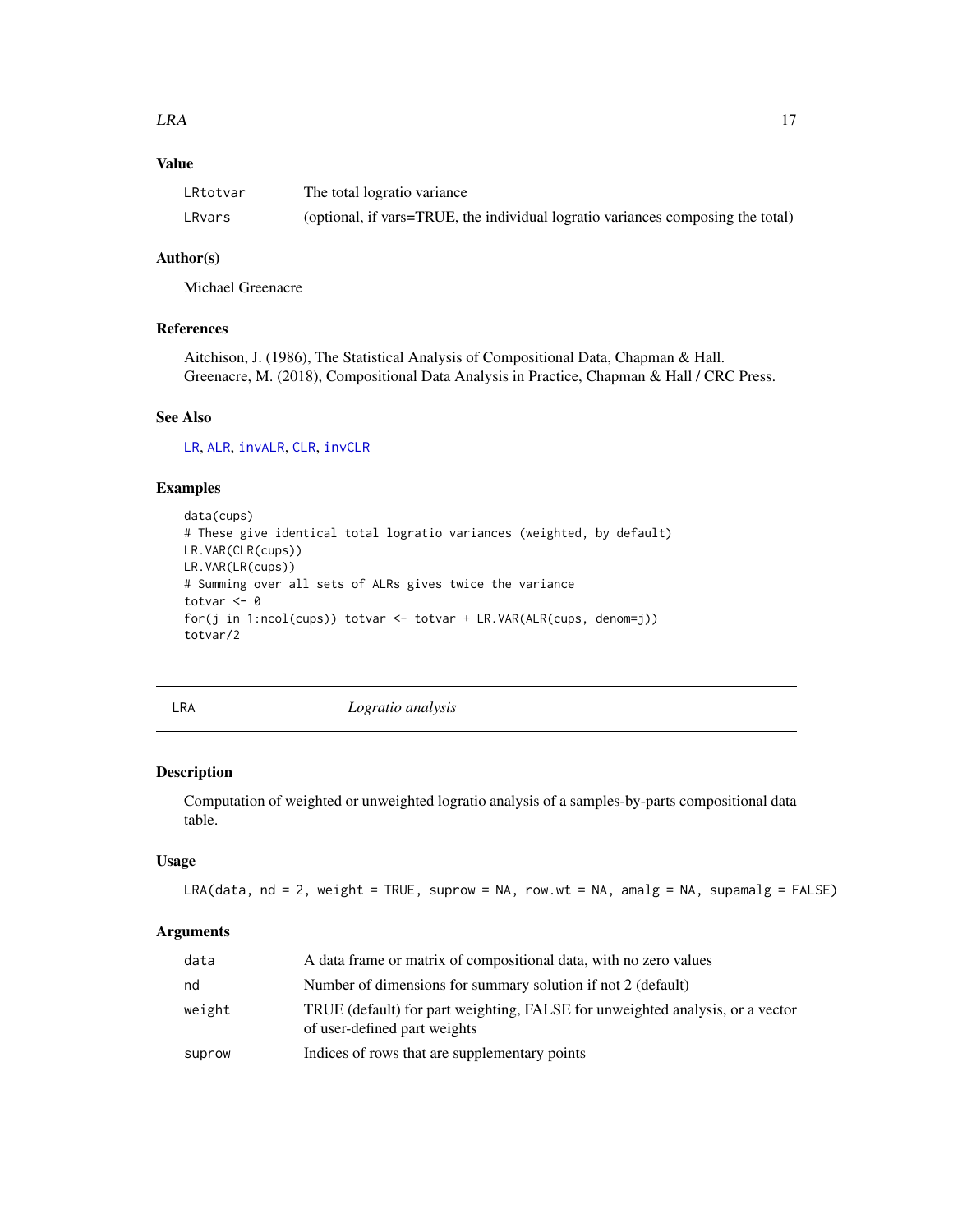| row.wt   | Optional user-defined set of positive weights for the rows (samples) (default:<br>equal weights)                                                      |
|----------|-------------------------------------------------------------------------------------------------------------------------------------------------------|
| amalg    | Optional list of amalgamated parts                                                                                                                    |
| supamalg | FALSE (default) when amalgamations are active and their subparts supplemen-<br>tary, TRUE when amalgamations are supplementary and their parts active |

# Details

The function LRA computes a log-ratio analysis of a table of compositional data based on the singular value decomposition. By default the weighted log-ratio analysis is computed (Greenacre & Lewi 2009). For the unweighted logratio analysis (Aitchison & Greenacre 2002), specify the option weight=FALSE.

User-specified weights can be supplied, for the rows and/or the columns. Usually row weights are not specified, and are equal unless intentional weighting of the samples is desired. Default column weights (if weight = TRUE) are the part means of the true compositional table, thus summing to 1. User-specified part weights can be provided using the same weight option.

Supplementary rows can be declared (also known as passive points) – these do not contribute to the solution but are positioned on the solution axes.

Amalgamations can be defined and can either replace their constituent parts (default) or be declared supplementary using the supamalg option: supamalgamate = FALSE (default), = TRUE if all declared amalgamations are supplementary.

The function borrows the structure and functions of the ca package, which is required, and produces a ca object, and the same print, summary and plot methods can be used, as for a ca object.

#### Value

| SV         | Singular values                          |
|------------|------------------------------------------|
| nd         | Number of dimensions in solution results |
| rownames   | Row names                                |
| rowmass    | Row weights                              |
| rowdist    | Row logratio distances to centroid       |
| rowinertia | Row inertias                             |
| rowcoord   | Row standard coordinates                 |
| rowpcoord  | Row principal coordinates                |
| rowsup     | Indices of row supplementary points      |
| colnames   | Column names                             |
| colmass    | Column weights                           |
| coldist    | Column logratio distances to centroid    |
| colinertia | Column inertias                          |
| colcoord   | Column standard coordinates              |
| colpcoord  | Column principal coordinates             |
| Ν          | The compositional data table             |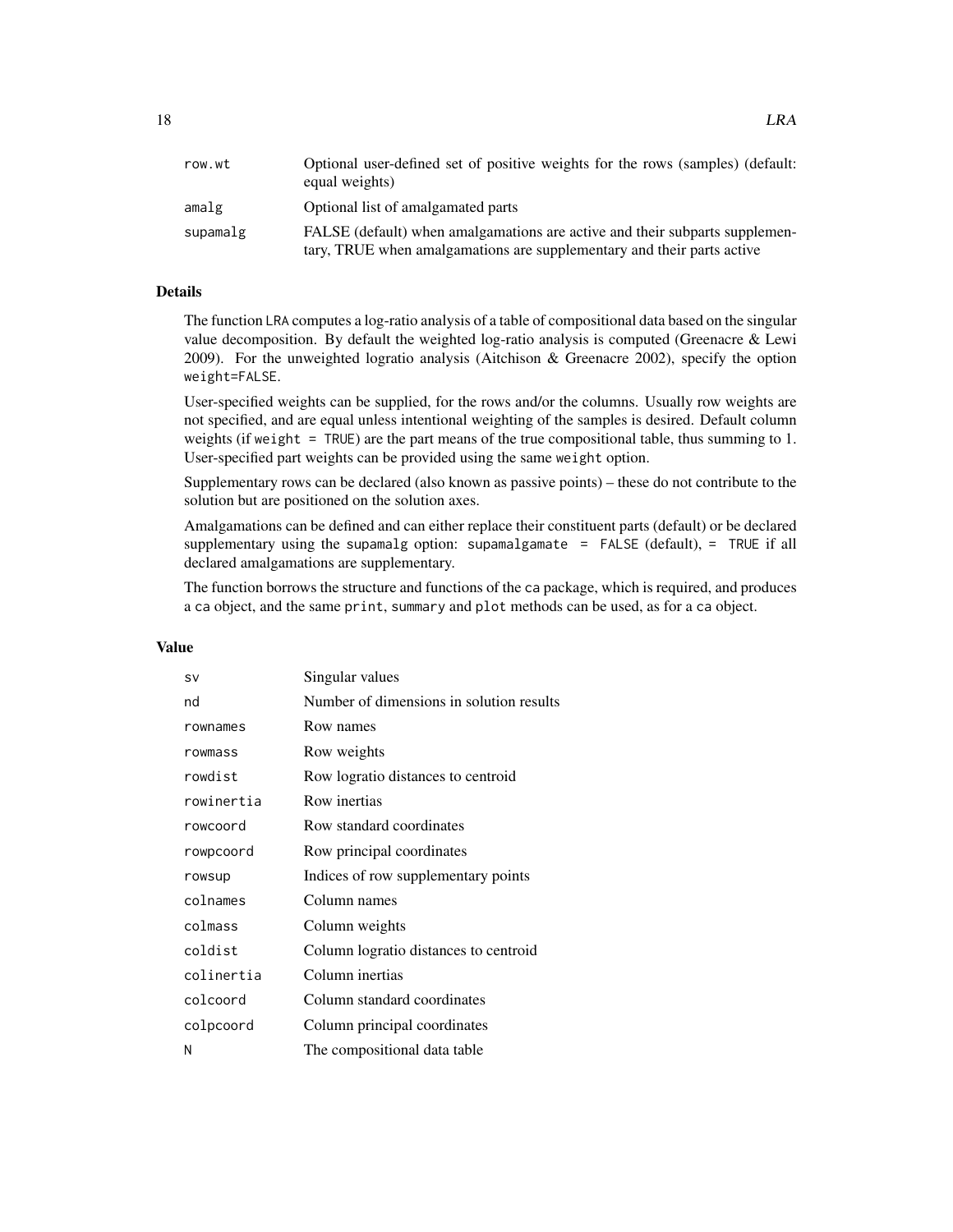# <span id="page-18-0"></span>Author(s)

Michael Greenacre

#### References

Aitchison, J. and Greenacre, M. (2002), Biplots of compositional data, Applied Statistics 51, 375- 392.

Greenacre, M. and Lewi, P.J. (2009), Distributional equivalence and subcompositional coherence in the analysis of compositional data, contingency tables and ratio scale measurements. Journal of Classification 26, 29-54.

#### See Also

[plot.ca](#page-0-0), [summary.ca](#page-0-0), [print.ca](#page-0-0)

#### Examples

```
# (weighted) LRA of the RomanCups data set, showing default symmetric map
data(cups)
PLOT.LRA(LRA(cups))
# all the examples below use the data set 'author' and the plot.ca function from
# the ca package; alternatively, PLOT.LRA can be used (see first example below)
data(author)
which(author == 0, arr.ind = TRUE)
# row 5 (Farewell to Arms) and col 17 (Q) has a zero
# replace it with 0.5 for the logratio analysis
author[5, 17] < -0.5# form compositional table of relative frequencies
author.comp <- author / apply(author, 1, sum)
# (weighted) logratio analysis (default is weighted = TRUE)
author.LRA1 <- LRA(author.comp)
plot(author.LRA1)
PLOT.LRA(author.LRA1)
# unweighted logratio analysis
author.LRA2 <- LRA(author.comp, weight = FALSE)
plot(author.LRA2)
# identical to unweighted logratio analysis by specifying equal column weights
author.LRA3 <- LRA(author.comp, weight = rep(1/ncol(author), ncol(author)))
plot(author.LRA3)
# supplementary rows example (they are plotted with empty circle symbols)
# two books by Arthur C. Clark made supplementary
author.LRA4 \leq LRA(author.comp, suprow = c(3,8))
plot(author.LRA4)
# make vowels an amalagamation
author.vowels <- c(1,5,9,15,21)
author.LRA5 < -LRA(author.comp, amalg = list(vowels = author.vowels))# contribution biplot, just labels plotted, no symbols
plot(author.LRA5, labels=c(1,1), map="rowgreen")
```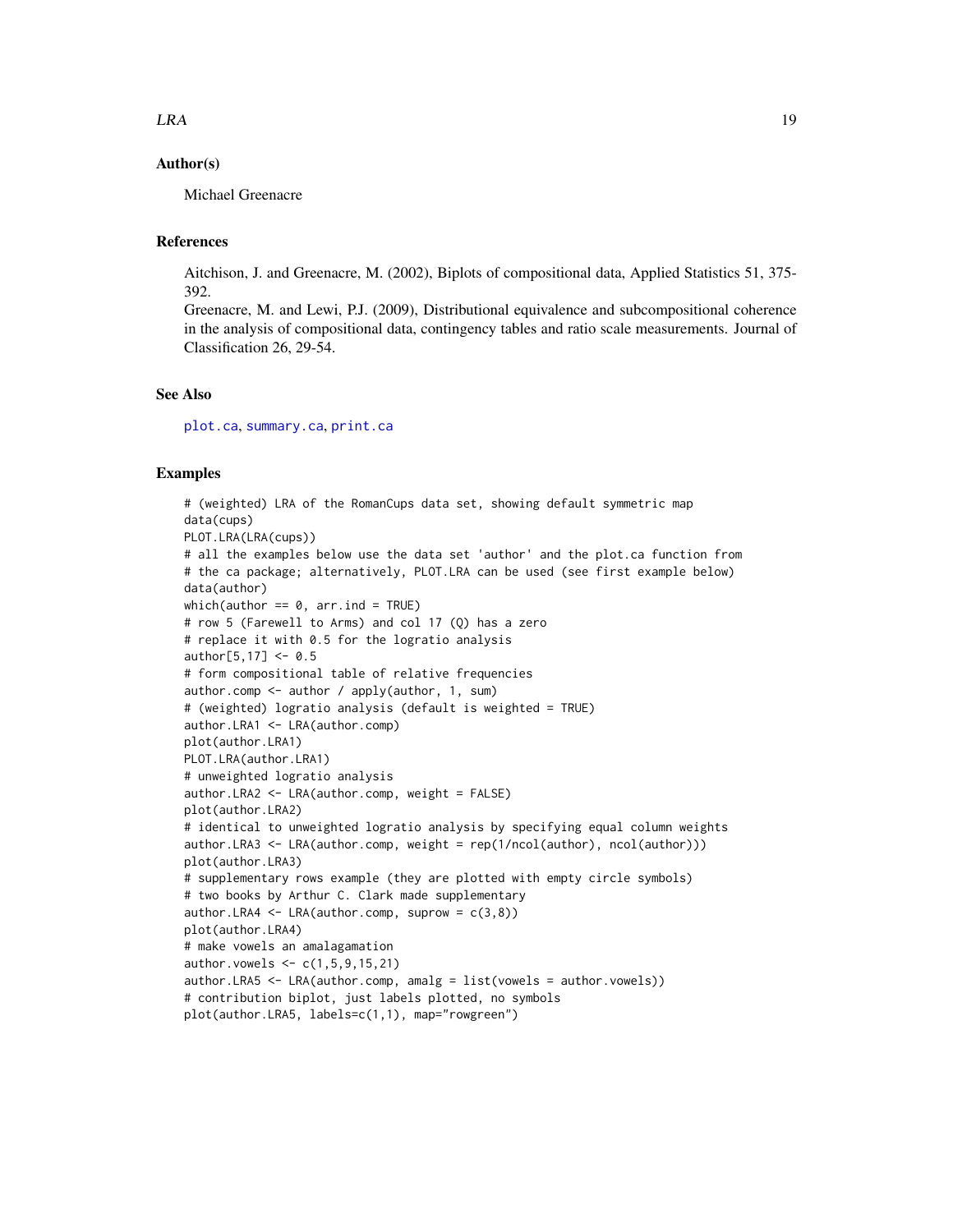Computation of weighted or unweighted principal component analysis of a matrix of interval-scale data (e.g. a matrix of logratios).

#### Usage

```
PCA(data, nd = 2, weight = TRUE, row.wt = NA, suprow = NA, supcol = NA)
```
### Arguments

| data   | A data frame or matrix of interval-scale data, or logratio object from functions<br>ALR, CLR or LR                |
|--------|-------------------------------------------------------------------------------------------------------------------|
| nd     | Number of dimensions for summary solution if not 2                                                                |
| weight | TRUE (default) for column weighting, FALSE for unweighted analysis, or a<br>vector of user-defined column weights |
| row.wt | Optional user-defined set of positive weights for the rows (samples) (default:<br>equal weights)                  |
| suprow | Indices of rows that are supplementary points (NOTE: this option is not imple-<br>mented in this version)         |
| supcol | Indices of columns that are supplementary points (NOTE: this option is not im-<br>plemented in this version)      |

# Details

The function PCA computes an unstandardized principal component analysis, based on the singular value decomposition, of a matrix of interval-scale data, usually a matrix of logratios in the context of this package (but it can be used for general data as well). For general usage the unweighted option weight = FALSE might be preferred, but the default is weighted in the present context of compositional data.

User-specified weights can be supplied, for the rows and/or the columns. Usually row weights are not specified, and are equal unless intentional weighting of the samples is desired. User-specified part weights can be provided using the weight option.

Supplementary rows and columns can be declared (also known as passive points) – these do not contribute to the solution but are positioned on the solution axes. Notice that this optyion is not implemented in the present version, but will appear in the next one.

The function borrows the structure and functions of the ca package, which is required, and produces a ca object, and the same print, summary and plot methods can be used, as for a ca object.

<span id="page-19-0"></span>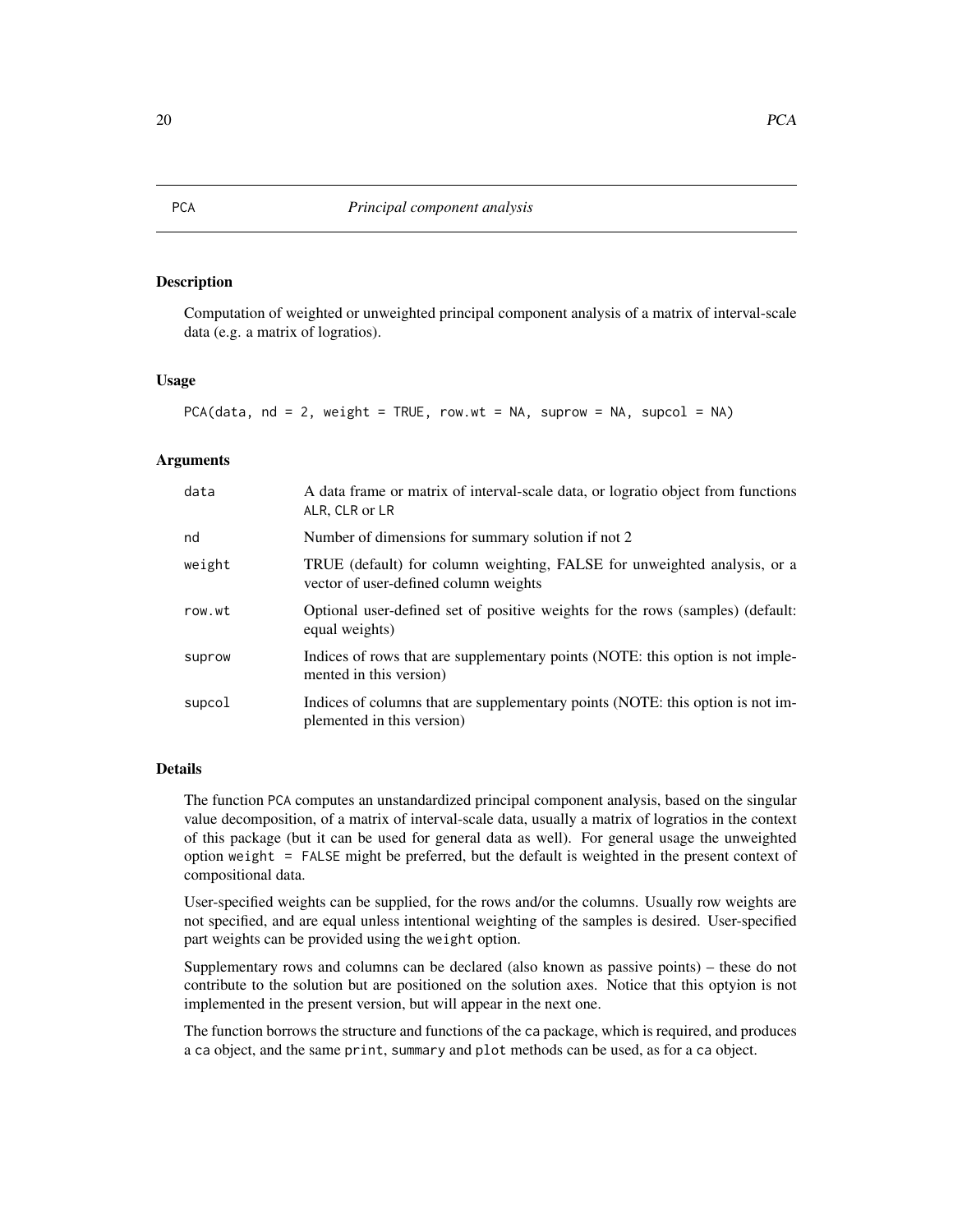#### <span id="page-20-0"></span> $PCA$  21

# Value

| SV         | Singular values                       |
|------------|---------------------------------------|
| nd         | Dimenson of the solution              |
| rownames   | Row names                             |
| rowmass    | Row weights                           |
| rowdist    | Row logratio distances to centroid    |
| rowinertia | Row variances                         |
| rowcoord   | Row standard coordinates              |
| rowpcoord  | Row principal coordinates             |
| rowsup     | Indices of row supplementary points   |
| colnames   | Column names                          |
| colmass    | Column weights                        |
| coldist    | Column logratio distances to centroid |
| colinertia | Column variances                      |
| colcoord   | Column standard coordinates           |
| colpcoord  | Column principal coordinates          |
| Ν          | The data table                        |

# Author(s)

Michael Greenacre

# References

Aitchison, J. and Greenacre, M. (2002), Biplots of compositional data, Applied Statistics 51, 375- 392.

Greenacre, M. (2010), Biplots in Practice, BBVA Foundation, Bilbao. Free download from www.multivariatestatistics.org

# See Also

, PLOT.PCA, [plot.ca](#page-0-0), [summary.ca](#page-0-0), [print.ca](#page-0-0)

# Examples

# compute logratios of Vegetables data set data(veg) veg.LR <- LR(veg) # unweighted PCA biplot of the results veg.PCA <- PCA(veg.LR\$LR, weight=FALSE) PLOT.PCA(veg.PCA, map="asymmetric")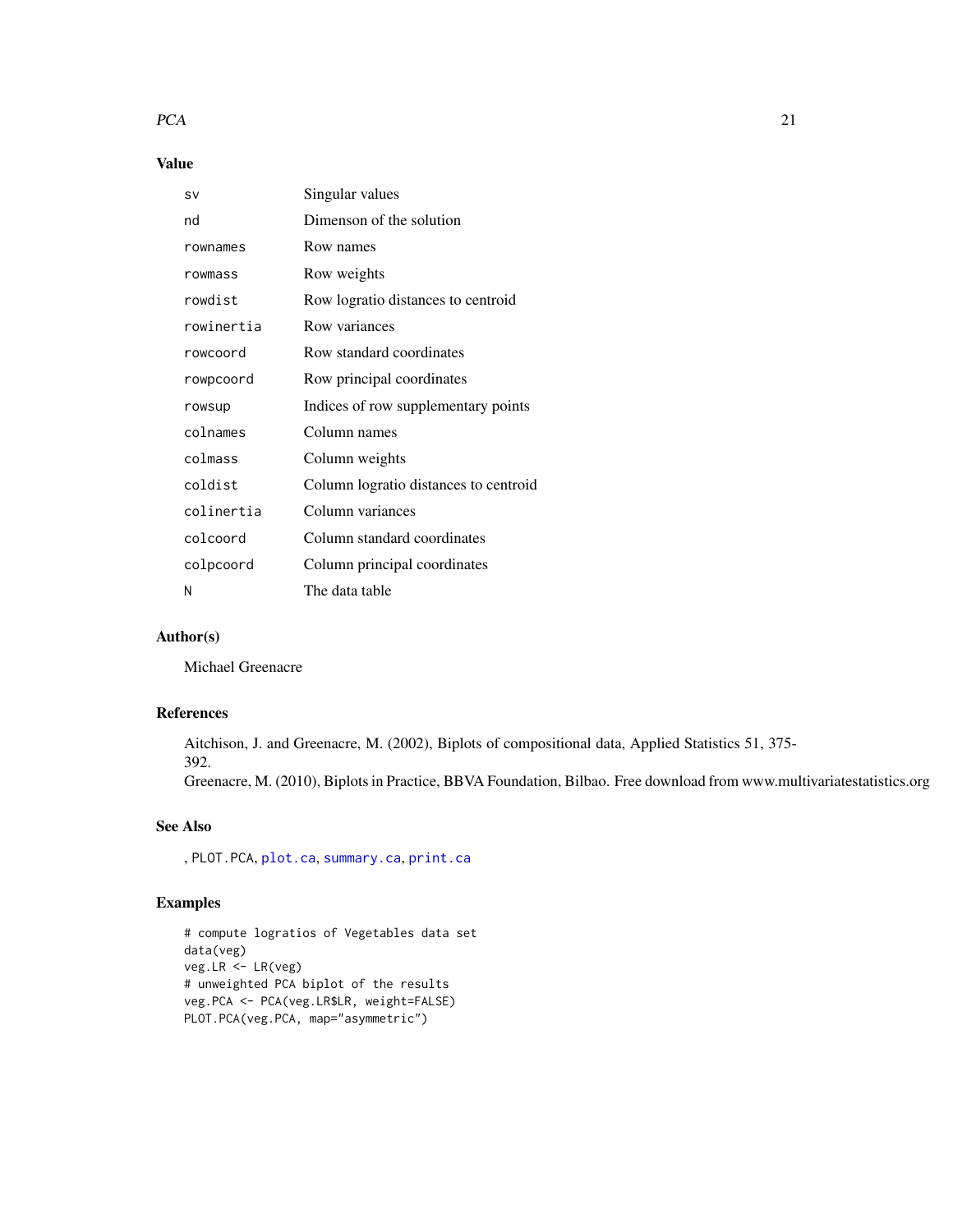<span id="page-21-1"></span><span id="page-21-0"></span>

Various maps and biplots of the results of a correspondence analysis using function CA.

#### Usage

```
PLOT.CA(obj, map="symmetric", rescale=1, dim=c(1,2), main="", axes.inv = c(1,1),
          \text{cols=c("blue", "red"), \text{ \textit{calarrows} = "pink", \text{ \textit{cexs=c(0.8,0.8)}, \text{ \textit{fonts=c(2,4)})}}
```
# Arguments

| obi       | A CA object created using function CA                                                                                                               |
|-----------|-----------------------------------------------------------------------------------------------------------------------------------------------------|
| map       | Choice of scaling of rows and columns: "symmetric" (default), "asymmetric"<br>or "contribution"                                                     |
| rescale   | A rescaling factor applied to column coordinates (default is 1 for no rescaling)                                                                    |
| dim       | Dimensions selected for horizontal and vertical axes of the plot (default is $c(1,2)$ )                                                             |
| main      | Title for plot                                                                                                                                      |
| axes.inv  | Option for reversing directions of horizontal and vertical axes (default is $c(1,1)$ )<br>for no reversing, change one or both to -1 for reversing) |
| cols      | Colours for row and column labels (default is c("blue", "red"))                                                                                     |
| colarrows | Colour for arrows in asymmetric and contribution biplots (default is "pink")                                                                        |
| cexs      | Character expansion factors for row and column labels (default is $c(0.8,0.8)$ )                                                                    |
| fonts     | Fonts for row and column labels (default is $c(2,4)$ )                                                                                              |

#### Details

The function PLOT.CA makes a scatterplot of the results of a correspondence analysis (computed using function CA), with various options for scaling the results and changing the direction of the axes. By default, dimensions 1 and 2 are plotted on the horizontal and vertical axes, and it is assumed that row points refer to samples and columns to variables.

By default, the symmetric scaling is used, where both rows and columns are in principal coordinates and have the same amount of weighted variance (i.e. inertia) along the two dimensions. The other options are biplots: the asymmetric option, when columns are in standard coordinates, and the contribution option, when columns are in contribution coordinates. In cases where the row and column displays occupy widely different extents, the column coordinates can be rescaled using the rescale option.

#### Author(s)

Michael Greenacre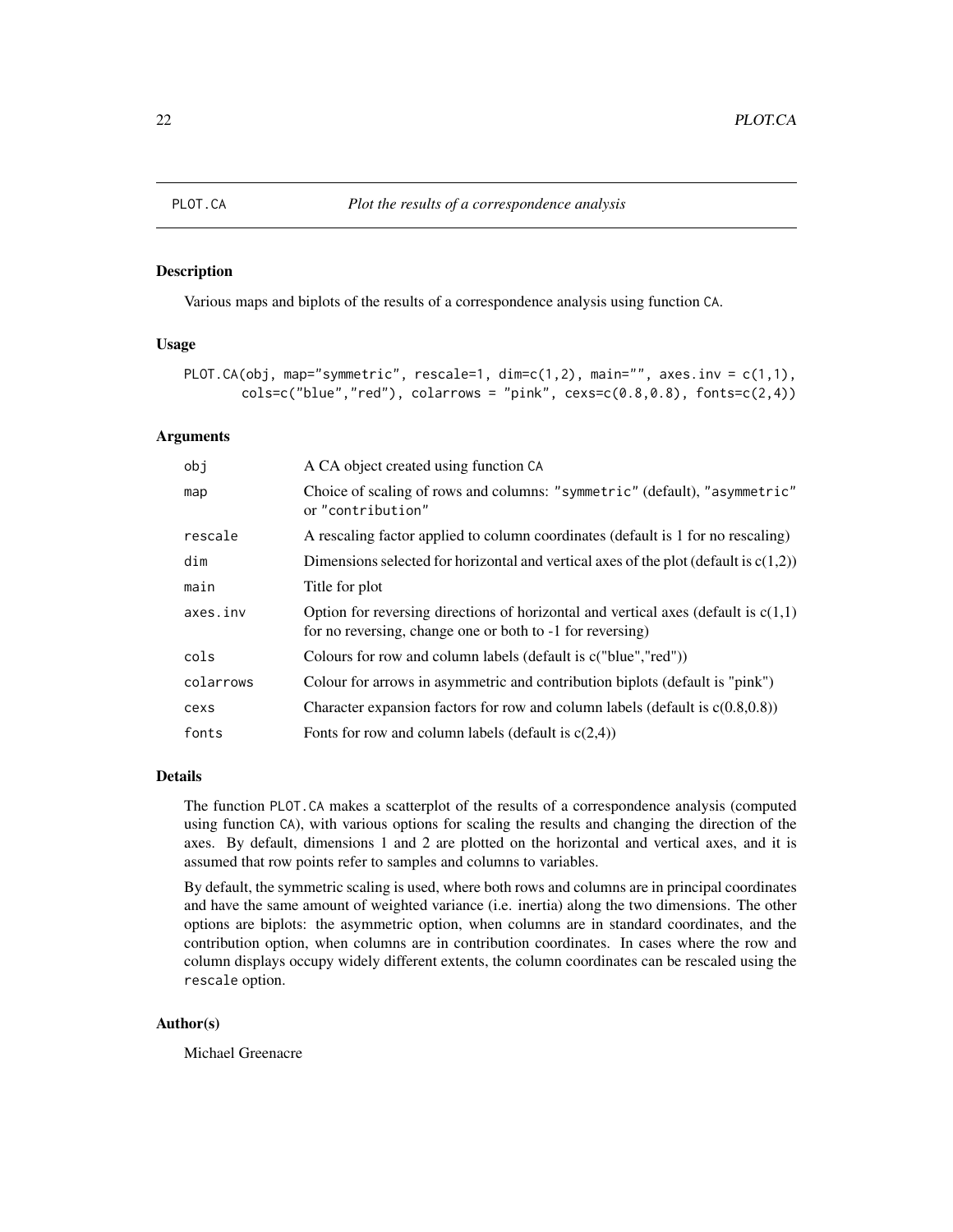#### <span id="page-22-0"></span>PLOT.LRA 23

# References

Greenacre, M. (2013), Contribution biplots, Journal of Computational and Graphical Statistics, 22, 107-122.

# See Also

[CA](#page-6-1), [plot.ca](#page-0-0)

# Examples

```
data(cups)
cups.CA <- CA(cups)
PLOT.CA(cups.CA, map="contribution", rescale=0.2)
# Compare the above plot with that of an LRA -- practically the same
cups.LRA <- LRA(cups)
PLOT.LRA(cups.LRA, map="contribution", rescale=0.2)
```
PLOT.LRA *Plot the results of a logratio analysis*

### Description

Various maps and biplots of the results of a logratio analysis using function LRA.

### Usage

```
PLOT.LRA(obj, map="symmetric", rescale=1, dim=c(1,2), main="", cex=c(0.8,0.8),
         col=c("blue", "red"), colarrows = "pink", axes.inv = c(1,1))
```

| obi       | An LRA object created using function LRA                                                                                                            |
|-----------|-----------------------------------------------------------------------------------------------------------------------------------------------------|
| map       | Choice of scaling of rows and columns: "symmetric" (default), "asymmetric"<br>or "contribution"                                                     |
| rescale   | A rescaling factor applied to column coordinates (default is 1 for no rescaling)                                                                    |
| dim       | Dimensions selected for horizontal and vertical axes of the plot (default is $c(1,2)$ )                                                             |
| main      | Title for plot                                                                                                                                      |
| cex       | Character expansion factors for row and column labels (default is $c(0.8,0.8)$ )                                                                    |
| col       | Colours for row and column labels (default is c("blue", "red"))                                                                                     |
| colarrows | Colour for arrows in asymmetric and contribution biplots (default is "pink")                                                                        |
| axes.inv  | Option for reversing directions of horizontal and vertical axes (default is $c(1,1)$ )<br>for no reversing, change one or both to -1 for reversing) |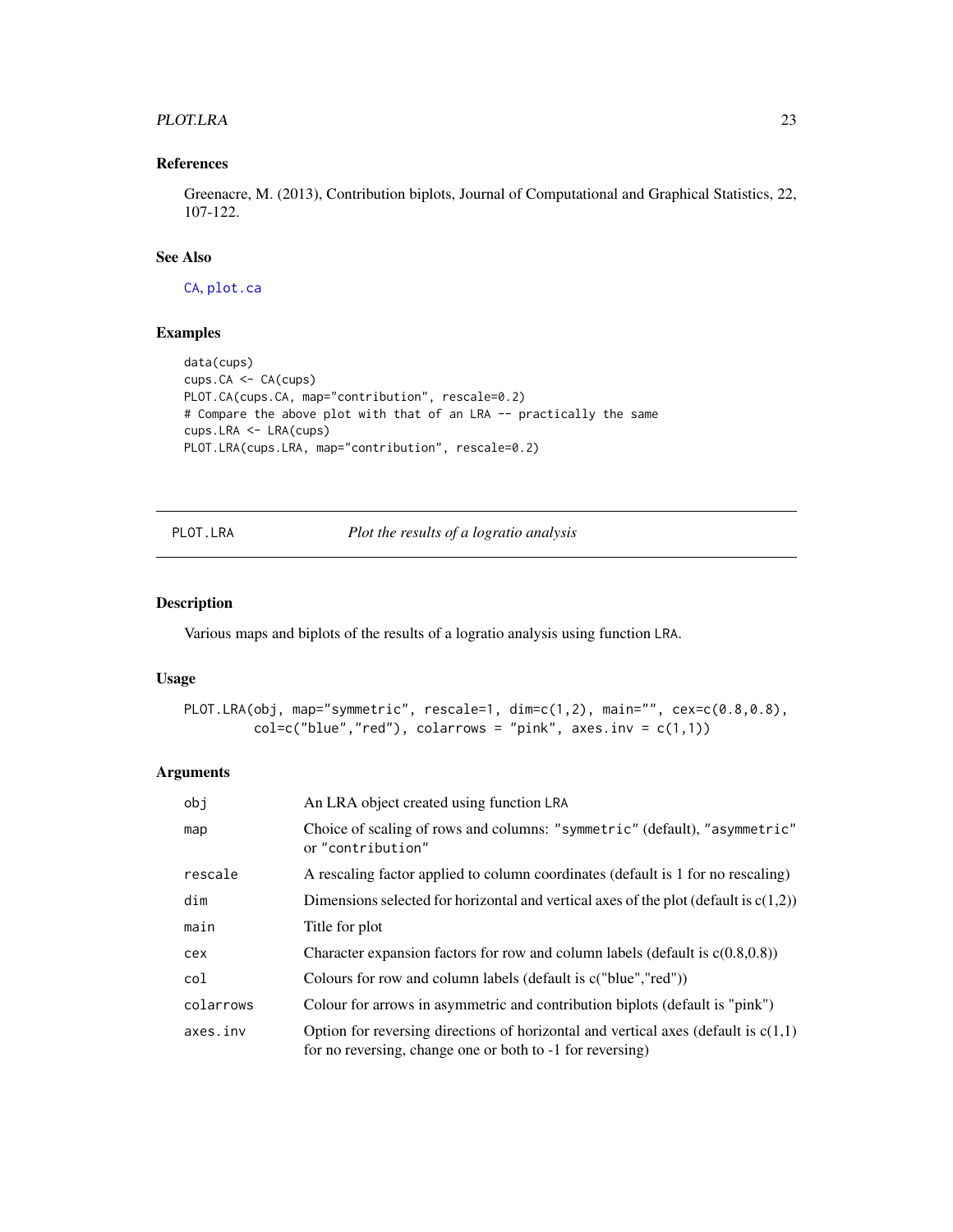# Details

The function PLOT.LRA makes a scatterplot of the results of a logratio analysis (computed using function LRA), with various options for scaling the results and changing the direction of the axes. By default, dimensions 1 and 2 are plotted on the horizontal and vertical axes, and it is assumed that row points refer to samples and columns to compositional parts.

By default, the symmetric scaling is used, where both rows and columns are in principal coordinates and have the same amount of weighted variance along the two dimensions. The other options are the asymmetric option, when columns are in standard coordinates, and the contribution option, when columns are in contribution coordinates. In cases where the row and column displays occupy widely different extents, the column coordinates can be rescaled using the rescale option.

#### Author(s)

Michael Greenacre

#### References

Greenacre, M. (2013), Contribution biplots, Journal of Computational and Graphical Statistics, 22, 107-122.

#### See Also

[plot.ca](#page-0-0)

#### Examples

```
# perform LRA on the Roman cups data set and plot the results
data(cups)
cups.LRA <- LRA(cups)
PLOT.LRA(cups.LRA, map="contribution", rescale=0.2)
```
PLOT.PCA *Plot the results of a principal component analysis*

#### Description

Various maps and biplots of the results of a principal component analysis using function PCA.

#### Usage

```
PLOT.PCA(obj, map="symmetric", rescale=1, \dim=c(1,2), main="", cex=c(0.8,0.8),
         col=c("blue", "red"), colarrows = "pink", axes.inv = c(1,1))
```
<span id="page-23-0"></span>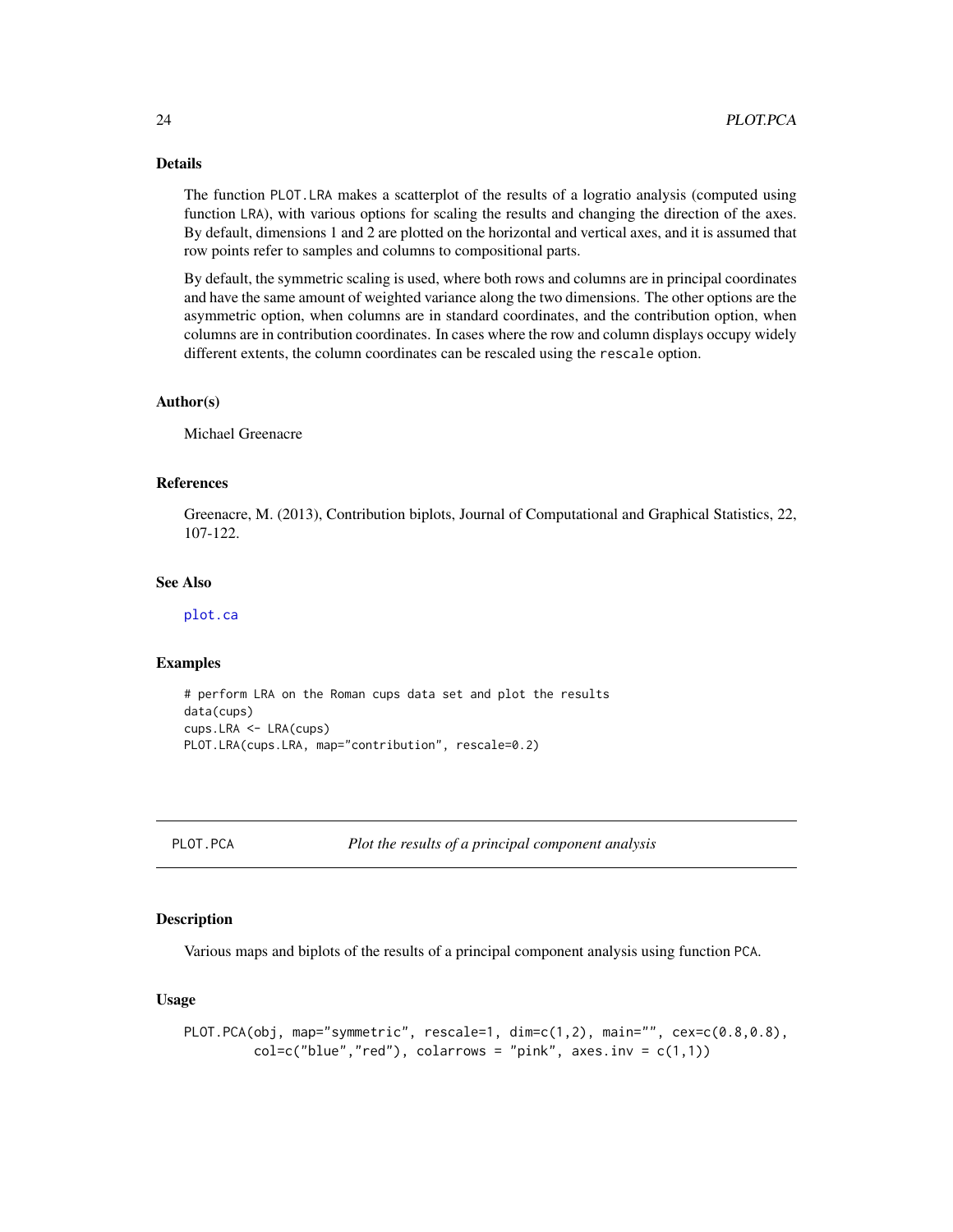#### <span id="page-24-0"></span>PLOT.PCA 25

#### Arguments

| obi       | An LRA object created using function LRA                                                                                                            |
|-----------|-----------------------------------------------------------------------------------------------------------------------------------------------------|
| map       | Choice of scaling of rows and columns: "symmetric" (default), "asymmetric"<br>or "contribution"                                                     |
| rescale   | A rescaling factor applied to column coordinates (default is 1 for no rescaling)                                                                    |
| dim       | Dimensions selected for horizontal and vertical axes of the plot (default is $c(1,2)$ )                                                             |
| main      | Title for plot                                                                                                                                      |
| cex       | Character expansion factors for row and column labels (default is $c(0.8,0.8)$ )                                                                    |
| col       | Colours for row and column labels (default is c("blue", "red"))                                                                                     |
| colarrows | Colour for arrows in asymmetric and contribution biplots (default is "pink")                                                                        |
| axes.inv  | Option for reversing directions of horizontal and vertical axes (default is $c(1,1)$ )<br>for no reversing, change one or both to -1 for reversing) |

#### Details

The function PLOT.PCA makes a scatterplot of the results of a logratio analysis (computed using function PCA), with various options for scaling the results and changing the direction of the axes. By default, dimensions 1 and 2 are plotted on the horizontal and vertical axes, and it is assumed that row points refer to samples and columns to variables.

By default, the symmetric scaling is used, where both rows and columns are in principal coordinates and have the same amount of weighted variance along the two dimensions. The other options are biplots: the asymmetric option, when columns are in standard coordinates, and the contribution option, when columns are in contribution coordinates. In cases where the row and column displays occupy widely different extents, the column coordinates can be rescaled using the rescale option.

#### Author(s)

Michael Greenacre

#### References

Greenacre, M. (2013), Contribution biplots, Journal of Computational and Graphical Statistics, 22, 107-122.

# See Also

[plot.ca](#page-0-0)

#### Examples

```
# perform weighted PCA on the ALRs of the RomanCups data set
# where the first oxide silica is chosen as the denominator
data(cups)
cups.ALR <- ALR(cups, denom=1)
cups.PCA <- PCA(cups.ALR)
PLOT.PCA(cups.PCA, map="contribution", rescale=0.2, axes.inv=c(1,-1))
```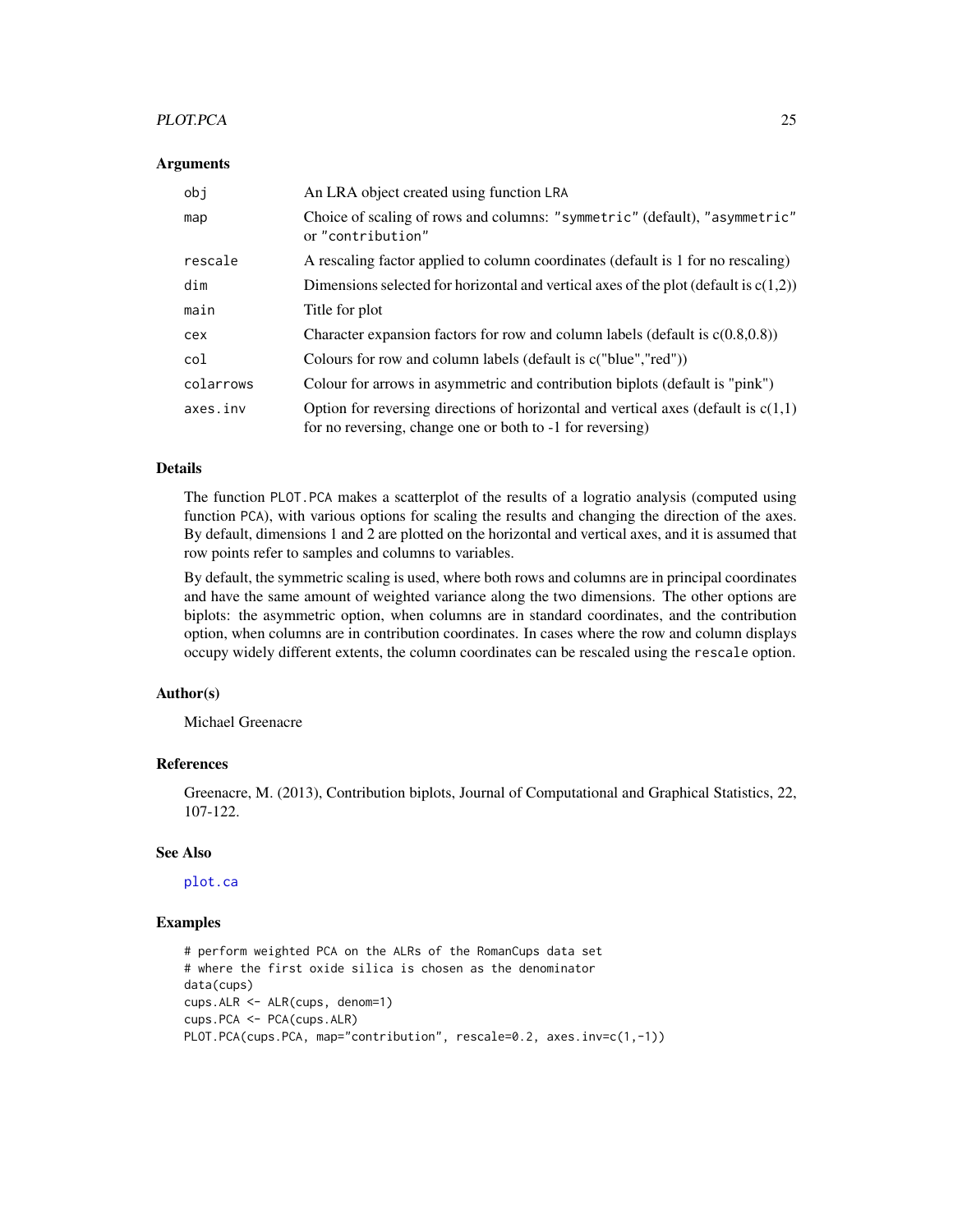<span id="page-25-1"></span><span id="page-25-0"></span>

Various maps and biplots/triplots of the results of a redundancy analysis using function RDA.

#### Usage

```
PLOT.RDA(obj, map="symmetric", indcat=NA, rescale=1, dim=c(1,2), main="",
         axes.inv=c(1,1), rowstyle=1, cols=c("blue","red","forestgreen"),
         colarrows=c("pink","lightgreen"), colrows=NA, pchrows=NA, colcats=NA,
        cexs=c(0.8,0.8,0.8), fonts=c(2,4,4))
```

| obj       | An RDA object created using function RDA                                                                                                                                                                                 |
|-----------|--------------------------------------------------------------------------------------------------------------------------------------------------------------------------------------------------------------------------|
| map       | Choice of scaling of rows and columns: "symmetric" (default), "asymmetric"<br>or "contribution"                                                                                                                          |
| indcat    | A vector indicating which of the covariates are dummy (or fuzzy) variables                                                                                                                                               |
| rescale   | A rescaling factor applied to column coordinates (default is 1 for no rescaling).<br>If rescale is a vector with two values, the first applies to the column coordinates<br>and the second to the covariate coordinates. |
| dim       | Dimensions selected for horizontal and vertical axes of the plot (default is $c(1,2)$ )                                                                                                                                  |
| main      | Title for plot                                                                                                                                                                                                           |
| axes.inv  | Option for reversing directions of horizontal and vertical axes (default is $c(1,1)$ )<br>for no reversing, change one or both to -1 for reversing)                                                                      |
| rowstyle  | Scaling option for row coordinates, either 1 (SVD coordinates, default) or 2 (as<br>supplementary points)                                                                                                                |
| cols      | Colours for row and column and covariate labels (default is c("blue", "red", "forestgreen"))                                                                                                                             |
| colarrows | Colour for arrows in asymmetric or contribution biplots, for columns and co-<br>variates (default is c("pink","lightgreen"))                                                                                             |
| colrows   | Optional vector of colours for rows                                                                                                                                                                                      |
| pchrows   | Optional vector of point symbols for rows                                                                                                                                                                                |
| colcats   | Optional vector of colours for covariate categories (dummy variables)                                                                                                                                                    |
| cexs      | Vector of character expansion factors for row and column and covariate labels<br>(default is $c(0.8, 0.8, 0.8)$ )                                                                                                        |
| fonts     | Vector of font styles for row and column and covariate labels (default is $c(2,4,4)$ )                                                                                                                                   |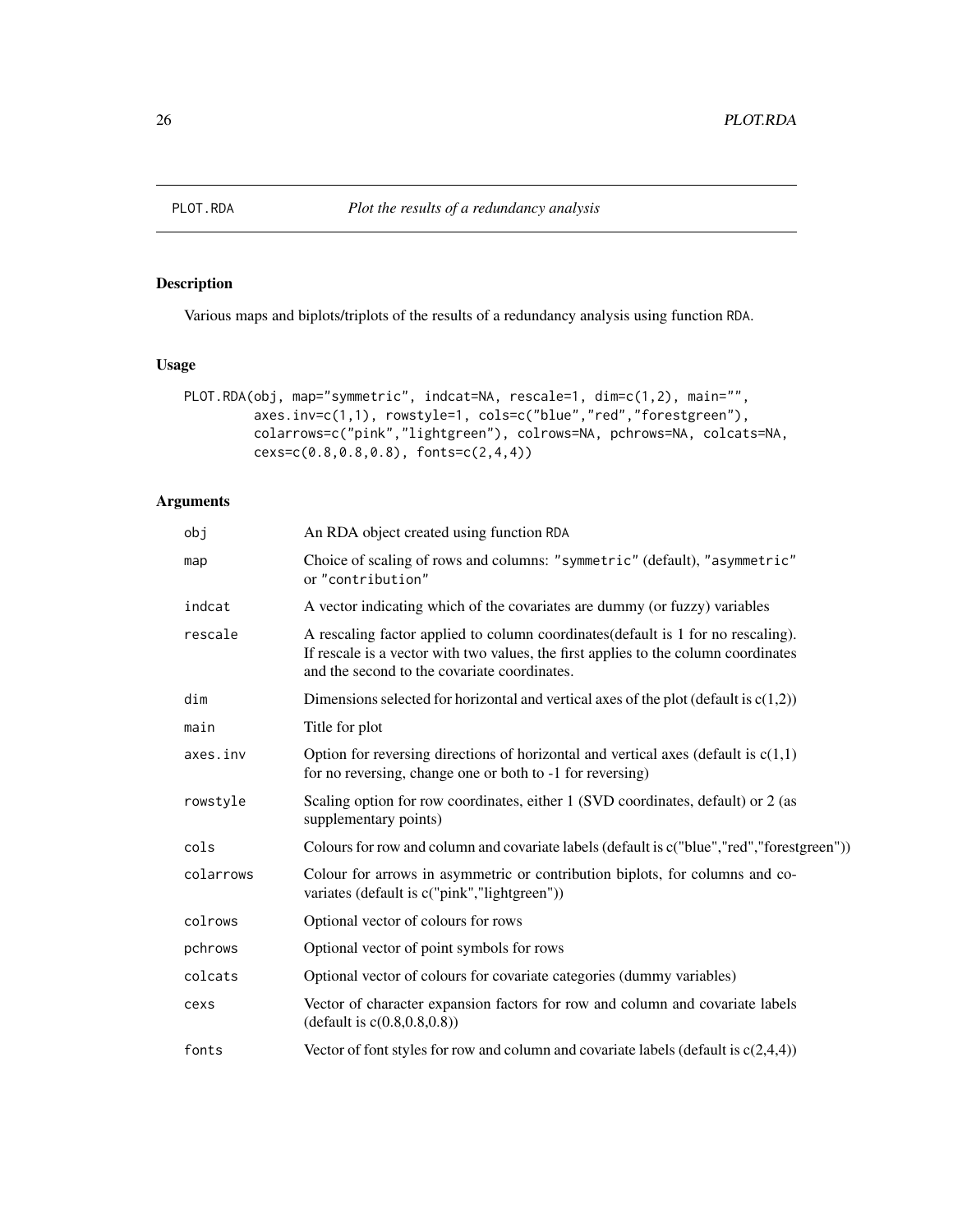#### Details

The function PLOT.RDA makes a scatterplot of the results of a redundancy analysis (computed using function RDA), with various options for scaling the results and changing the direction of the axes. By default, dimensions 1 and 2 are plotted on the horizontal and vertical axes, and it is assumed that row points refer to samples and columns to compositional parts. Covariates are plotted according to their regression coefficients with the RDA dimensions, and if they contain dummy (or fuzzy) variables these are indicated by the option indcat, and hence plotted as centroids not arrows.

By default, the symmetric scaling is used, where both rows and columns are in principal coordinates and have the same amount of weighted variance along the two dimensions. The other options are the asymmetric option, when columns are in standard coordinates, and the contribution option, when columns are in contribution coordinates. In cases where the row and column displays as well as the covariate positions occupy widely different extents, the column and covariate coordinates can be rescaled using the rescale option.

#### Author(s)

Michael Greenacre

#### See Also

[RDA](#page-27-1)

#### Examples

# see the use of PLOT.RDA in the example of the RDA function

<span id="page-26-1"></span>

|--|

**Pivot** logratios

#### Description

Computation of the set of pivot logratios(PLRs) based on the specified ordering of parts

#### Usage

PLR(data, ordering=1:ncol(data), weight=TRUE)

# **Arguments**

| data     | A compositional data frame or matrix                                                                                                                                                               |
|----------|----------------------------------------------------------------------------------------------------------------------------------------------------------------------------------------------------|
| ordering | The ordering of the parts to be used in the PLRs (by default, the original ordering<br>of the columns)                                                                                             |
| weight   | Logical indicating if varying weights are returned (default:TRUE). If FALSE, weights<br>based on equally-weighted parts are returned. Alternatively a set of positive<br>weights can be specified. |

<span id="page-26-0"></span> $PLR$  27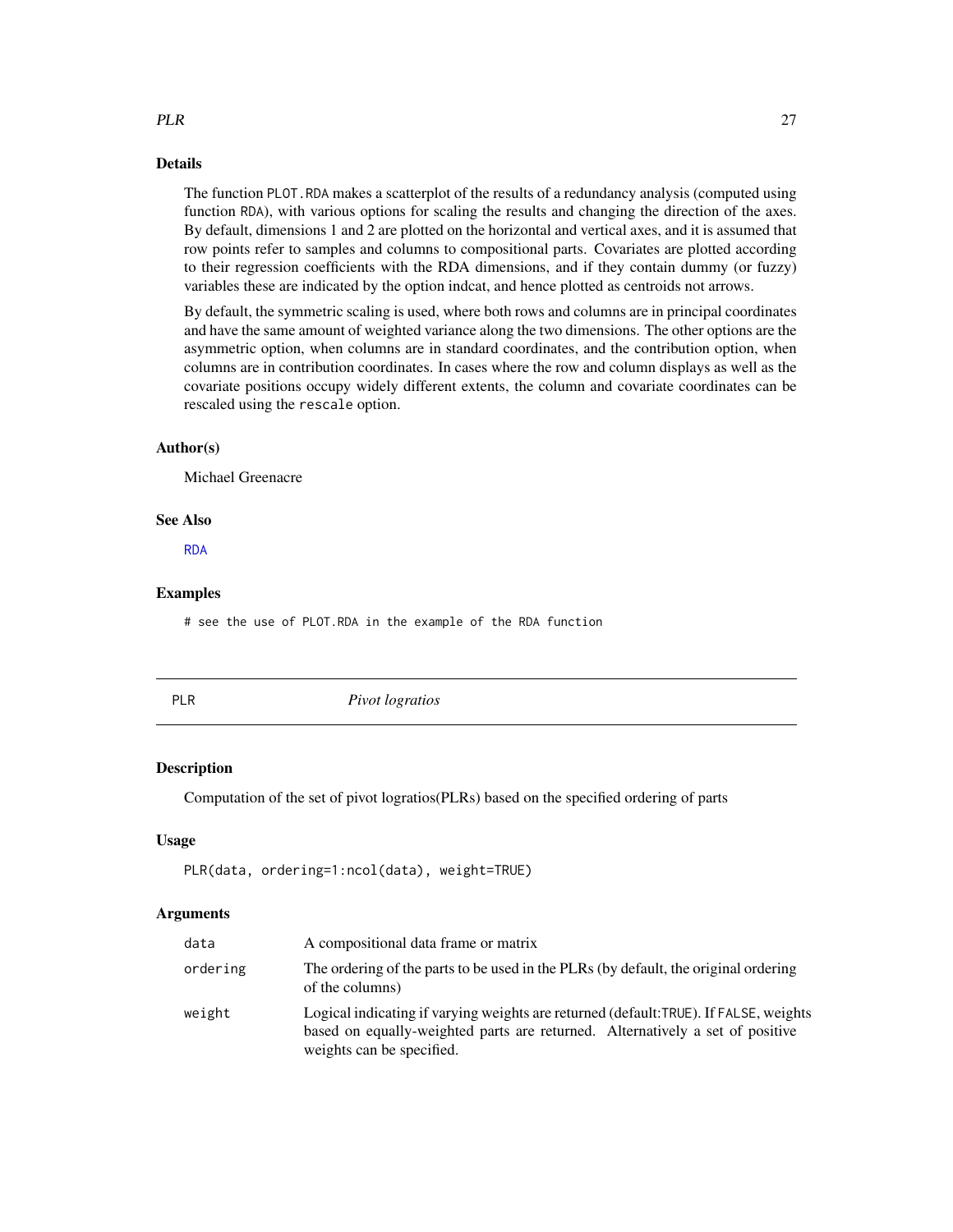<span id="page-27-0"></span>The function PLR computes the set of pivot logratios according to the ordering of the parts.

# Value

| LR.   | The pivot logratios (PLRs)       |
|-------|----------------------------------|
| LR.wt | The weights assigned to the PLRs |

# Author(s)

Michael Greenacre

# References

Hron K., Filzmoser P., de Caritat P., Fiserova E., Gardlo A. (2017). Weighted pivot coordinates for copositional data and their application to geochemical mapping. Mathematical Geosciences 49, 777-796.

#### See Also

[ILR](#page-11-1), [SLR](#page-29-1), [CLR](#page-7-1), [ALR](#page-3-1), [LR](#page-14-1)

# Examples

data(veg) PLR(veg, ordering=c(1,3,2))

<span id="page-27-1"></span>RDA *Redundancy analysis*

#### Description

Computation of weighted or unweighted redundancy analysis of a samples-by-parts compositional data table, given a set of covariates.

# Usage

RDA(data, cov=NA, nd = NA, weight = TRUE, suprow = NA, row.wt = NA)

| data | A data frame or matrix of interval-scale data, e.g. logratios (which are preferably<br>in a list object with weights) |
|------|-----------------------------------------------------------------------------------------------------------------------|
| cov  | List of covariates for constraining solution                                                                          |
| nd   | Number of dimensions for summary output, by default the number of constrain-<br>ing dimensions                        |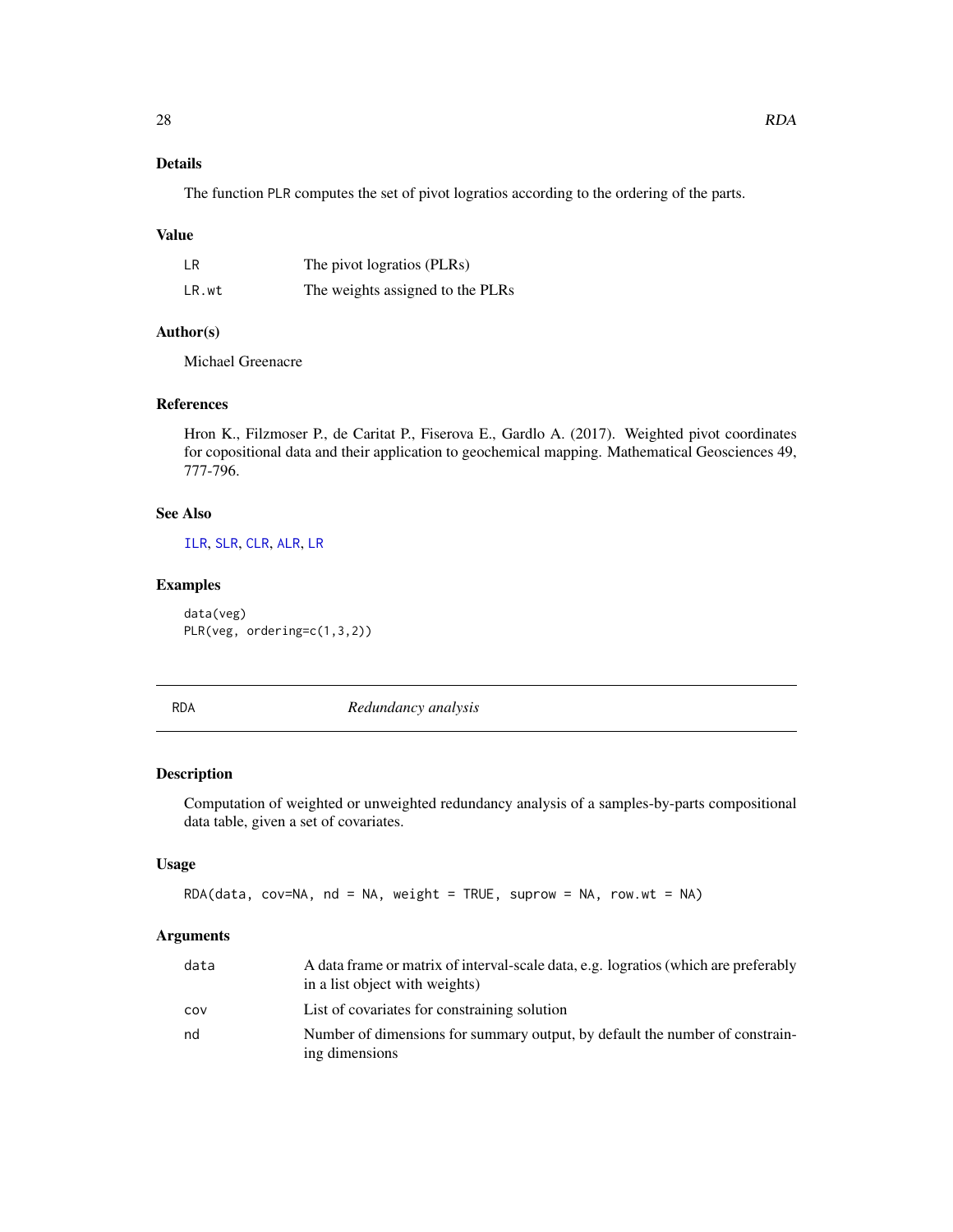| weight | TRUE (default) when weights are in data list object, FALSE for unweighted<br>analysis, or a vector of user-defined part weights |
|--------|---------------------------------------------------------------------------------------------------------------------------------|
| suprow | Indices of rows that are supplementary (passive) points (NOTE: this option is<br>not implemented in this version)               |
| row.wt | Optional user-defined set of positive weights for the rows (samples) (default:<br>equal weights)                                |

# Details

The function RDA computes a redundancy analysis of a matrix of interval-scaled data, constrained by a matrix of covariates, using the singular value decomposition. By default weights are assumed in the data list object. For the unweighted logratio analysis, specify the option weight=FALSE. If weight = TRUE (the default) it is assumed that the weights are included in the data object, which comes from one of the logratio functions. User-specified part weights can be provided using the same weight option.

Usually row weights are not specified, they are equal unless intentional weighting of the samples is desired. Supplementary rows can be declared (also known as passive points) – these do not contribute to the solution but are positioned on the solution axes. This option will be available in the next release of the package.

#### Value

| <b>SV</b>  | Singular values                                    |
|------------|----------------------------------------------------|
| nd         | Number of dimensions in the solution output        |
| rownames   | Row names                                          |
| rowmass    | Row weights                                        |
| rowdist    | Row distances to centroid                          |
| rowinertia | Row variances                                      |
| rowcoord   | Row standard coordinates                           |
| rowpcoord  | Row principal coordinates                          |
| rowsup     | Indices of row supplementary points                |
| colnames   | Column names                                       |
| colmass    | Column weights                                     |
| coldist    | Column logratio distances to centroid              |
| colinertia | Column variances                                   |
| colcoord   | Column standard coordinates                        |
| colpcoord  | Column principal coordinates                       |
| covcoord   | Regression coordinates of constraining variables   |
| covnames   | Names of constraining variables                    |
| N          | The data table (usually logratios in this package) |
| COV        | The table of covariates                            |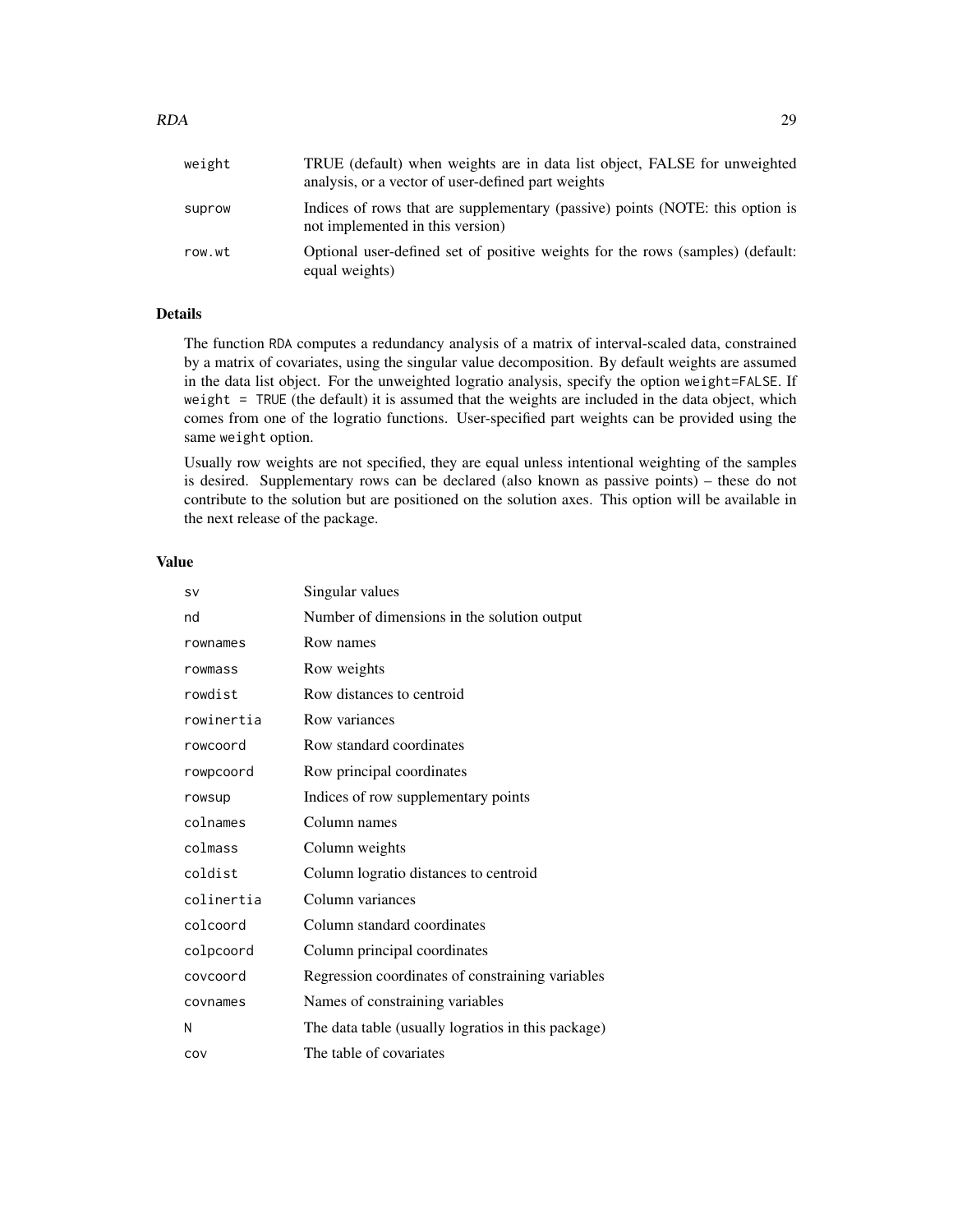#### <span id="page-29-0"></span>Author(s)

Michael Greenacre

# References

Van den Wollenbergh, A. (1977), Redundancy analysis. An alternative to canonical correlation analysis, Psychometrika 42, 207-219.

Greenacre, M. (2013), Contribution biplots, Journal of Computational and Graphical Statistics 22, 107-122.

#### See Also

[PLOT.RDA](#page-25-1), [CLR](#page-7-1), [LR](#page-14-1), [DUMMY](#page-10-1)

# Examples

```
# Data frame fish has sex, habitat and mass in first columns,
# then morphometric data in remaining columns
data(fish)
sex <- fish[,1]
habitat <- fish[,2]
mass \leq fish[,3]
fishm <- as.matrix(fish[,4:29])
# Convert to compositional data matrix
fishm <- fishm / apply(fishm, 1, sum)
# Compute logarithm of mass and interaction of sex (F/M) and habitat (L/P) categories
logmass <- log(mass)
sexhab <- 2*(sex-1)+habitat
sexhab.names <- c("FL","FP","ML","MP")
rownames(fishm) <- sexhab.names[sexhab]
# Create dummy variables for sexhab and create matrix of covariates
sexhab.Z <- DUMMY(sexhab, catnames=sexhab.names)
vars <- cbind(logmass, sexhab.Z)
# Perform RDA on centred logratios
require(ca)
fish.RDA <- RDA(CLR(fishm), cov=vars)
# Plot results
# (for more options see Appendix of Compositional Data Analysis in Practice)
PLOT.RDA(fish.RDA, map="contribution", rescale=0.05, indcat=2:5,
         colrows=rainbow(4, start=0.1, end=0.8)[sexhab], cexs=c(0.8,0.8,1))
```
<span id="page-29-1"></span>SLR *Amalgamation (summed) logratio*

# Description

Computation of a single amalgamation (summed) logratio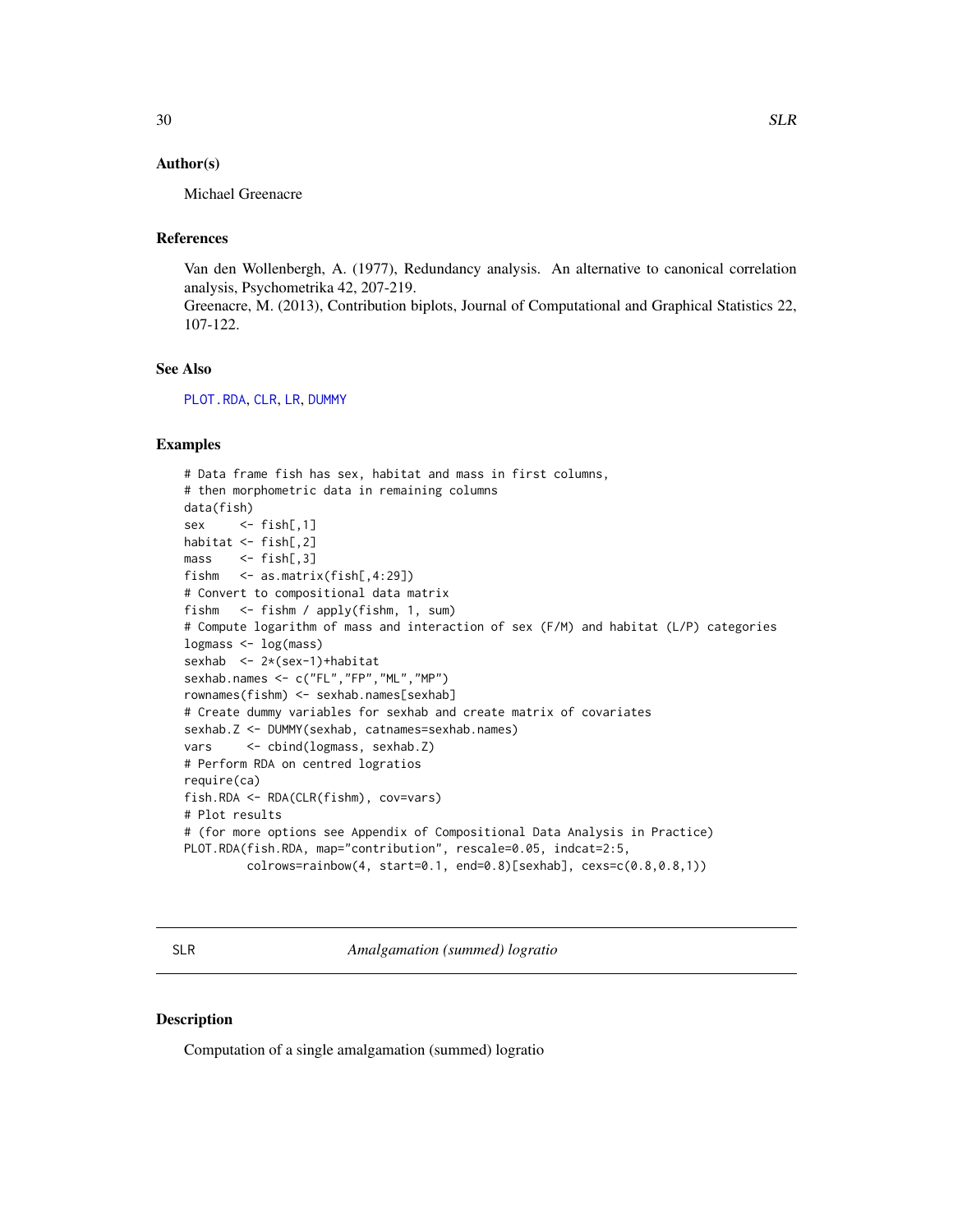#### <span id="page-30-0"></span> $SLR$  31

# Usage

SLR(data, numer=NA, denom=NA, weight=TRUE)

# Arguments

| data   | A compositional data frame or matrix                                                                                                                                                       |
|--------|--------------------------------------------------------------------------------------------------------------------------------------------------------------------------------------------|
| numer  | Vector of parts in the numerator                                                                                                                                                           |
| denom  | Vector of parts in the denominator                                                                                                                                                         |
| weight | Logical indicating if a varying weight is returned (default:TRUE). If FALSE, a<br>weight based on equally-weighted parts is returned. Alternatively a positive<br>weight can be specified. |

# Details

The function SLR computes a single amalgamation logratio based on the specified numerator and denominator parts that define the two summations in the ratio.

### Value

| LR.   | The amalgamation (summed)) logratio (SLR) |  |  |
|-------|-------------------------------------------|--|--|
| LR.wt | The weight assigned to the SLR            |  |  |

# Author(s)

Michael Greenacre

# References

Aitchison, J. (1986), The Statistical Analysis of Compositional Data, Chapman & Hall. Greenacre, M. (2018), Compositional Data Analysis in Practice, Chapman & Hall / CRC Press.

# See Also

[ILR](#page-11-1), [ALR](#page-3-1), [CLR](#page-7-1), [PLR](#page-26-1), [LR](#page-14-1)

# Examples

```
data(veg)
SLR(veg, numer=1, denom=2:3)
```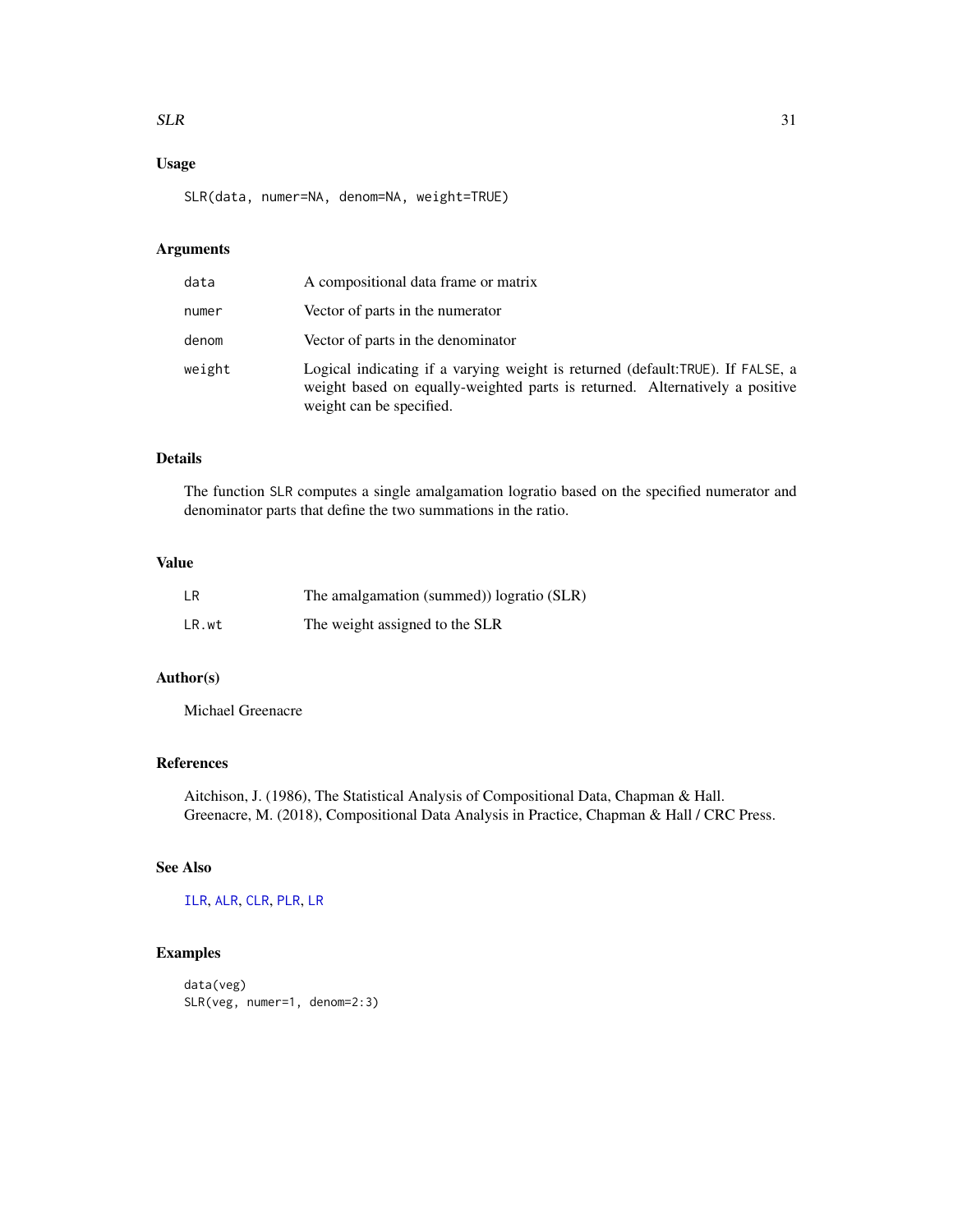<span id="page-31-0"></span>Stepwise selection of pairwise logratios that explain maximum variance in a target matrix.

#### Usage

```
STEP(data, datatarget=data, previous=NA, previous.wt=NA, weight=TRUE,
     random=FALSE, nsteps=min(ncol(data), ncol(datatarget))-1, top=1)
```
#### Arguments

| data        | A data frame or matrix of compositional data on which pairwise logratios are<br>computed                                                                                                                                                   |
|-------------|--------------------------------------------------------------------------------------------------------------------------------------------------------------------------------------------------------------------------------------------|
| datatarget  | A matrix of interval-scale data, with as many rows as data, which serves as the<br>target matrix whose variance is to be explained (by default it is the same matrix<br>as data, in which case total logratio variance is to be explained) |
| previous    | A vector or matrix of variables to be forced in before logratios are sought                                                                                                                                                                |
| previous.wt | Possible weights of the variable(s) forced in before logratios are sought (if not<br>specified, weights of 1 are assumed)                                                                                                                  |
| weight      | TRUE (default) when weights are in data list object, FALSE for unweighted anal-<br>ysis, or a vector of user-defined part weights                                                                                                          |
| random      | TRUE if a random selection is made of tied logratios; FALSE (default) if logratio<br>that maximizes Procrustes correlation is chosen                                                                                                       |
| nsteps      | Number of steps to take (by default, one less than the number of columns of data<br>and of datatarget, whichever is smaller)                                                                                                               |
| top         | Number of top variance-explaining logratios returned after last step (by default,<br>$1$ , i.e. the best)                                                                                                                                  |

#### Details

The function STEP sequentially computes the logratios in a data matrix (usually compositional) that best explain the variance in a second matrix, called the target matrix. By default, the target matrix is the same matrix, in which case the logratios that best explain the logratio variance in the same matrix are computed. In this case, weights for the data matrix are assumed by default, proportional to part means of the compositional data matrix. For the unweighted logratio variance, specify the option weight=FALSE. User-specified weights on the columns of the data matrix (usually compositional parts) can be provided using the same weight option.

If the target matrix is a different matrix, it is the logratio variance of that matrix that is to be explained. An option for the target matrix to be any response matrix will be in the next release.

If nsteps > 1 and top=1 the results are in the form of an optimal set of logratios that sequentially add maximum explained variance at each step. If top>1 then at the last step the ordered list of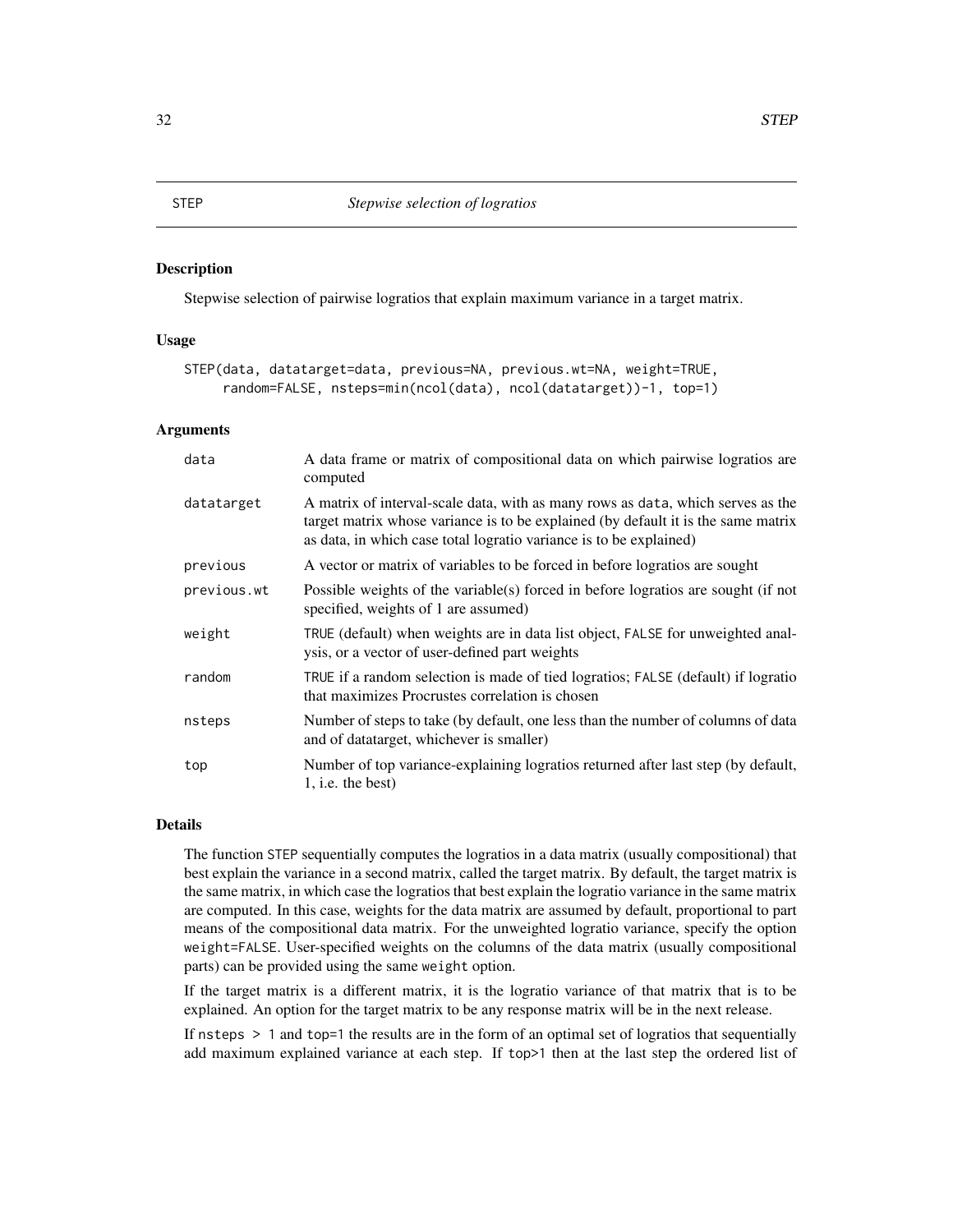#### <span id="page-32-0"></span> $STEP$  33

top variance-explaining logratios is returned, which allows users to make an alternative choice of the logratio based on substantive knowledge. Hence, if nsteps=1 and top=10, for example, the procedure will move only one step, but list the top 10 logratios for that step. If top=1 then all results with extension .top related to the top ratios are omitted because they are already given.

#### Value

| names         | Names of maximizing ratios in stepwise process                         |
|---------------|------------------------------------------------------------------------|
| ratios        | Indices of ratios                                                      |
| logratios     | Matrix of logratios                                                    |
| R2max         | Sequence of maximum cumulative explained variances                     |
| pro.cor       | Corresponding sequence of Procrustes correlations                      |
| names.top     | Names of "top" ratios at last step                                     |
| ratios.top    | Indices of "top" ratios                                                |
| logratios.top | Matrix of "top" logratios                                              |
| R2.top        | Sequence of "top" cumulative explained variances (in descending order) |
| pro.cor.top   | Corresponding sequence of "top" Procrustes correlations                |
| totvar        | Total logratio variance of target matrix                               |

#### Author(s)

Michael Greenacre

#### References

Van den Wollenbergh, A. (1977), Redundancy analysis. An alternative to canonical correlation analysis, Psychometrika 42, 207-219. Greenacre, M. (2018), Variable selection in compositional data analysis using pairwise logratios, Mathematical Geosciences, DOI: 10.1007/s11004-018-9754-x. Greenacre, M. (2018), Compositional Data Analysis in Practice, Chapman & Hall / CRC

# See Also

[PLOT.RDA](#page-25-1), [CLR](#page-7-1), [LR](#page-14-1), [ALR](#page-3-1)

#### Examples

```
# Stepwise selection of ratios for RomanCups data set
data(cups)
# Set seed to obtain same results as in Appendix C of Greenacre (2018)
set.seed(2872)
STEP(cups, random=TRUE)
# Select best ratio, but output "top 5"
STEP(cups, nsteps=1, top=5)
```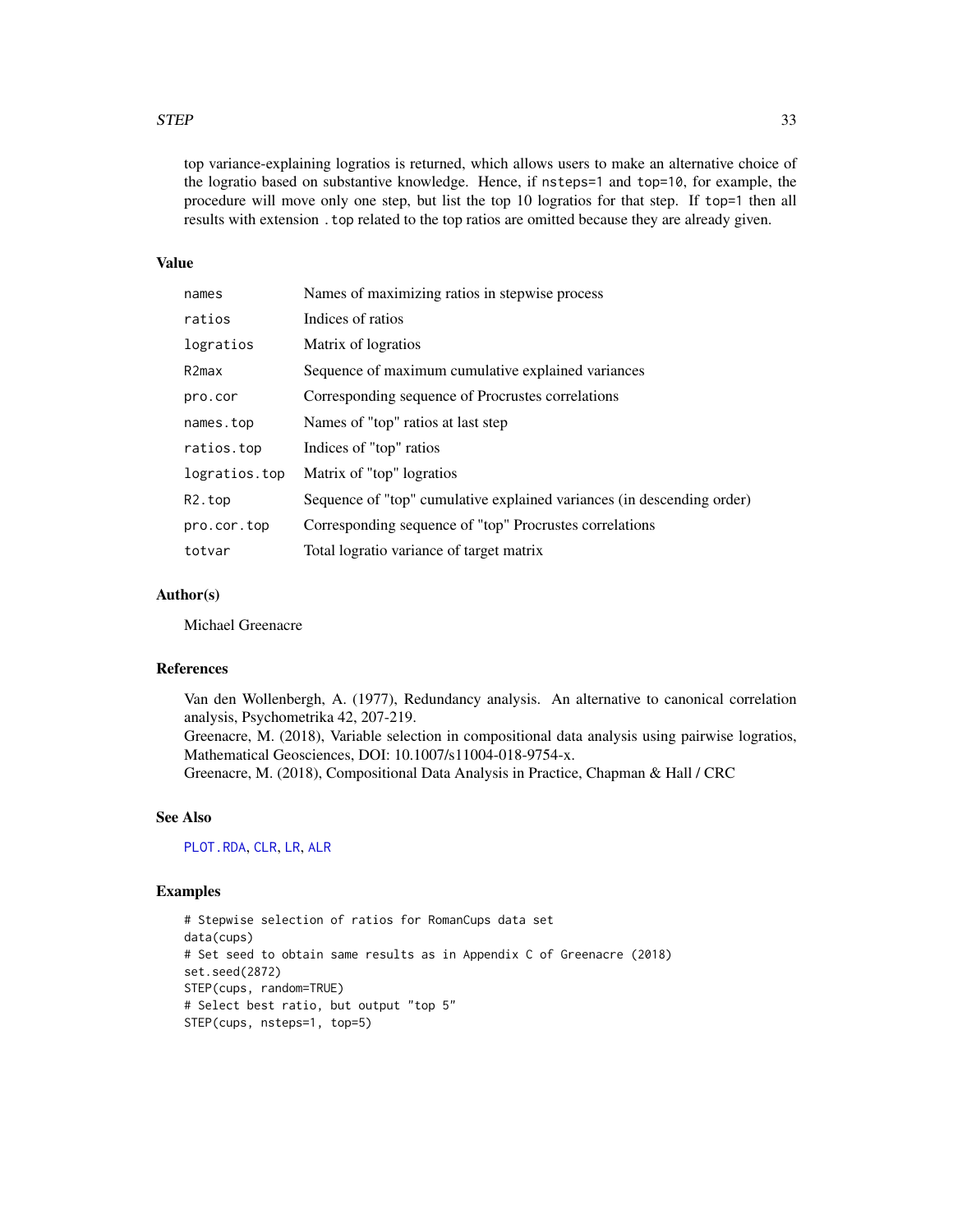<span id="page-33-0"></span>This data set consists of the average percentage breakdown of time use into six categories, for 16 countries, split by males and females.

#### Usage

data(time)

# Format

Data matrix containing the 32 x 6 matrix. Row samples are labelled by the two-character country code and m (male) or f (female).

### Source

Greenacre M., Compositional Data Analysis in Practice, Chapman & Hall / CRC, 2018.

veg *Dataset: Vegetables*

# Description

This data set consists of the protein, carbohydrate and fat compositions of 10 different vegetables. Compositions are expressed as percentages.

#### Usage

data(veg)

#### Format

Data frame containing the 10 x 3 matrix.

#### Source

US Department of Agriculture, https://ndb.nal.usda.gov/ndb/nutrients/index